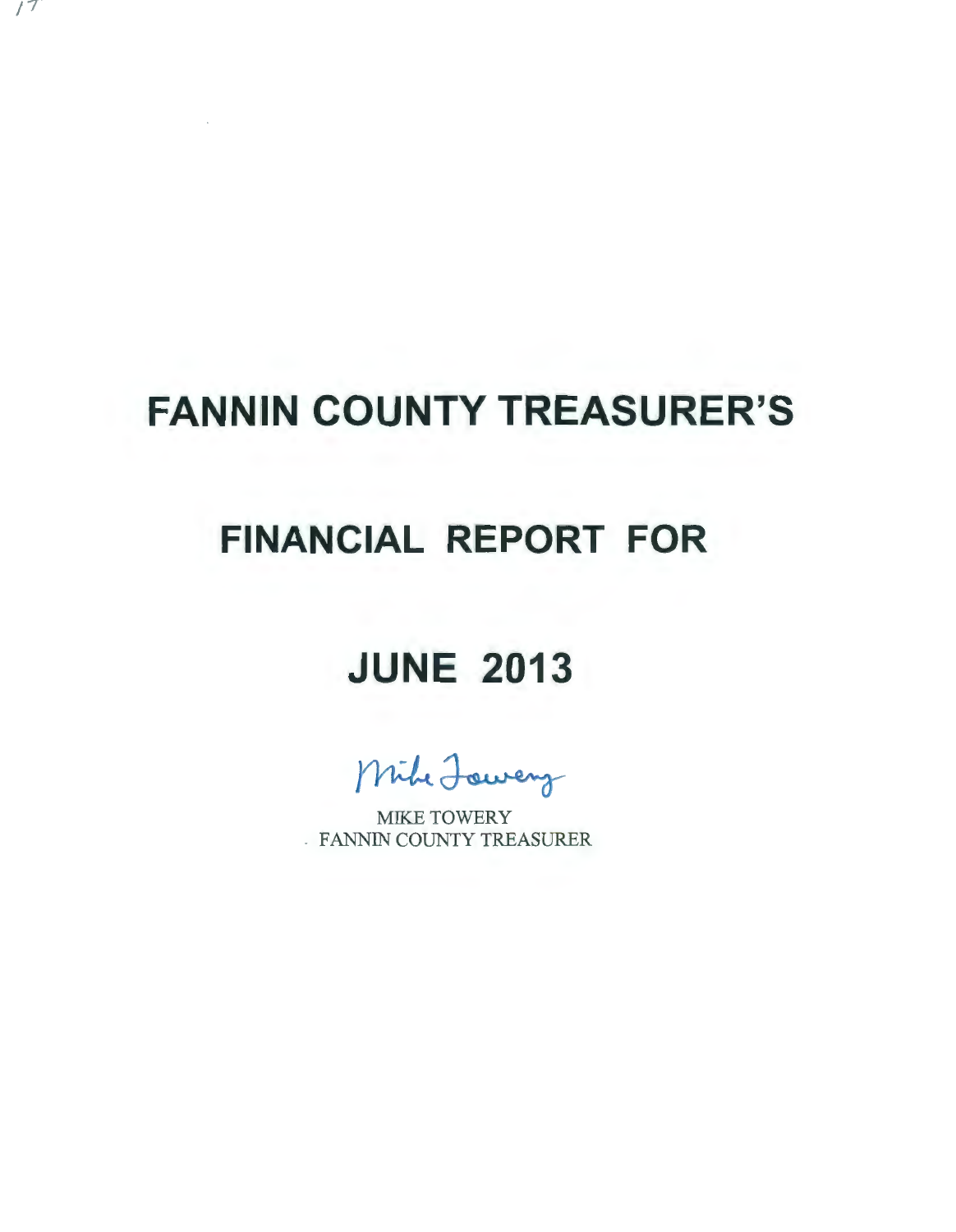| 07/03/2013<br>TIME: 11:21 AM                       | --------------------------------------                                                                                           | RECEIPT FILE LISTING |                                                                                                                      | PAGE<br>$\blacksquare$<br>PREPARER: 0007 |
|----------------------------------------------------|----------------------------------------------------------------------------------------------------------------------------------|----------------------|----------------------------------------------------------------------------------------------------------------------|------------------------------------------|
| . <u>.</u> .<br><b>RECEIPT</b><br><b>WARRANGER</b> | S RECEIVED FROM                                                                                                                  |                      | RECEIVED POSTED NO DESCRIPTION                                                                                       | <b>AMOUNT</b>                            |
|                                                    | 0000130686 P F.C. JUVENILE PROBATION 06-03-2013 06-03-2013 01 Counseling Fees #2017<br>BANK: 89-103-189 CASH-TJJD-A              |                      | INCOME: 89-575-414 NON-RESIDENTIAL SERVICES<br>02 JUVENILE PROBATION FEES#2017                                       | 37.50<br>10.00                           |
|                                                    | BANK: 87-103-187 CASH-JUVENILE PROBATION                                                                                         |                      | INCOME:87-340-575 JUVENILE PROBATION FEES<br>03 Attorney Fees # 2043                                                 | 81.34                                    |
|                                                    | BANK: 87-103-187 CASH-JUVENILE PROBATION                                                                                         |                      | INCOME:87-340-577 JUVENILE PROBATION COURT COSTS<br>TOTAL RECEIPT AMOUNT ----->                                      | 128.84                                   |
|                                                    | 0000130687 P LEGALINK HOUSTON<br>BANK: 10-103-100 GENERAL-COMBINED FUNDS CHECKING                                                | <b>Service State</b> | INCOME: 10-370-130 REFUNDS & MISCELLANEOUS<br>TOTAL RECEIPT AMOUNT ----->                                            | 27.03<br>27.03                           |
|                                                    | 0000130688 P COMPTROLLER-STATE FISCAL 06-03-2013 06-03-2013 01 TDT. WEIGHT FEES<br>BANK:21-103-100 R&B#1-COMBINED FUNDS CHECKING |                      | INCOME: 21-370-125 TDT. WEIGHT FEES                                                                                  | 7,004.71                                 |
|                                                    | BANK: 22-103-100 R&B#2- COMBINED FUNDS CHECKING                                                                                  |                      | <b>02 TDT WEIGHT FEES</b><br>INCOME: 22-370-125 TDT WEIGHT FEES<br>03 TDT WEIGHT FEES                                | 7,504.82<br>11,340.05                    |
|                                                    | BANK: 23-103-100 R&B#3-COMBINED FUNDS CHECKING                                                                                   |                      | INCOME: 23-370-125 TDT WEIGHT FEES<br>04 TDT WEIGHT FEES                                                             | 6,004.49                                 |
|                                                    | BANK:24-103-100 R&B#4- COMBINED FUNDS CHECKING                                                                                   |                      | INCOME:24-370-125 TDT WEIGHT FEES<br>TOTAL RECEIPT AMOUNT -----> 31,854.07                                           |                                          |
|                                                    | 0000130689 P COMPTROLLER-JUDICIARY<br>BANK: 10-103-100 GENERAL-COMBINED FUNDS CHECKING                                           |                      | 06-04-2013  06-04-2013  01 CO CT AT LAW SUPPLEMENT<br>INCOME: 10-370-410 CO CT AT LAW SUPPLEMENT                     | 18,750.00                                |
|                                                    |                                                                                                                                  |                      | TOTAL RECEIPT AMOUNT -----> 18,750.00                                                                                |                                          |
|                                                    | 0000130690 P D.A. TRUST FUND<br>BANK: 10-103-100 GENERAL-COMBINED FUNDS CHECKING                                                 |                      | 06-04-2013  06-04-2013  01 DISTRICT ATTORNEY FEES<br>INCOME: 10-340-475 DISTRICT ATTORNEY FEES<br>02 POSTAL EXPENSES | 34.64<br>45.88                           |
|                                                    | BANK: 10-103-100 GENERAL-COMBINED FUNDS CHECKING                                                                                 |                      | INCOME: 10-475-311 POSTAL EXPENSES<br>TOTAL RECEIPT AMOUNT ----->                                                    | 80.52                                    |
|                                                    | 0000130691 P D.A. TRUST FUND<br>BANK: 36-103-136 D. A. FEE CASH ACCT.                                                            |                      | INCOME: 36-340-475 DISTRICT ATTORNEY FEES                                                                            | 476.78<br>476.78                         |
|                                                    |                                                                                                                                  |                      | TOTAL RECEIPT AMOUNT ----->                                                                                          |                                          |
|                                                    | 0000130692 P LEGEND BANK<br>BANK: 10-103-100 GENERAL-COMBINED FUNDS CHECKING                                                     |                      | 06-04-2013  06-04-2013  01 INTEREST EARNINGS<br>INCOME: 10-360-100 INTEREST EARNINGS<br>02 INTEREST EARNINGS         | 13.54<br>0.93                            |
|                                                    | BANK:11-103-100 C.H. SECURITY-COMBINED FUNDS CKING                                                                               |                      | INCOME: 11-360-100 INTEREST EARNINGS<br>03 INTEREST EARNINGS                                                         | 0.12                                     |
|                                                    | BANK:12-103-100 CO.CLK.VITAL STAT.-COMB.FUNDS CKING                                                                              |                      | INCOME: 12-360-100 INTEREST EARNINGS<br>04 INTEREST EARNINGS                                                         | 1,06                                     |
|                                                    | BANK:18-103-100 CO.CLK.REC.MNGMT.-COMB.FUNDS CKING                                                                               |                      | INCOME: 18-360-100 INTEREST EARNINGS<br>05 INTEREST EARNINGS                                                         | 0.10                                     |
|                                                    | BANK: 19-103-100 DIST.CLK.REC.MNGMT-COMB.FUNDS CKING<br>BANK:20-103-100 CO.OFF.REC.MNGMT-COMB. FUNDS CKING                       |                      | INCOME: 19-360-100 INTEREST EARNINGS<br>06 INTEREST EARNINGS<br>INCOME: 20-360-100 INTEREST EARNINGS                 | 0.57                                     |
|                                                    | BANK:21-103-100 R&B#1-COMBINED FUNDS CHECKING                                                                                    |                      | 07 INTEREST EARNINGS<br>INCOME: 21-360-100 INTEREST EARNINGS                                                         | 1.40                                     |
|                                                    | BANK:22-103-100 R&B#2- COMBINED FUNDS CHECKING                                                                                   |                      | 08 INTEREST EARNINGS<br>INCOME: 22-360-100 INTEREST EARNINGS                                                         | 1.37                                     |
|                                                    | BANK: 23-103-100 R&B#3-COMBINED FUNDS CHECKING                                                                                   |                      | 09 INTEREST EARNINGS<br>INCOME: 23-360-100 INTEREST EARNINGS                                                         | 3.06                                     |
|                                                    | BANK:24-103-100 R&B#4- COMBINED FUNDS CHECKING                                                                                   |                      | 10 INTEREST EARNING<br>INCOME: 24-360-100 INTEREST EARNING                                                           | 1,77                                     |
|                                                    |                                                                                                                                  |                      |                                                                                                                      |                                          |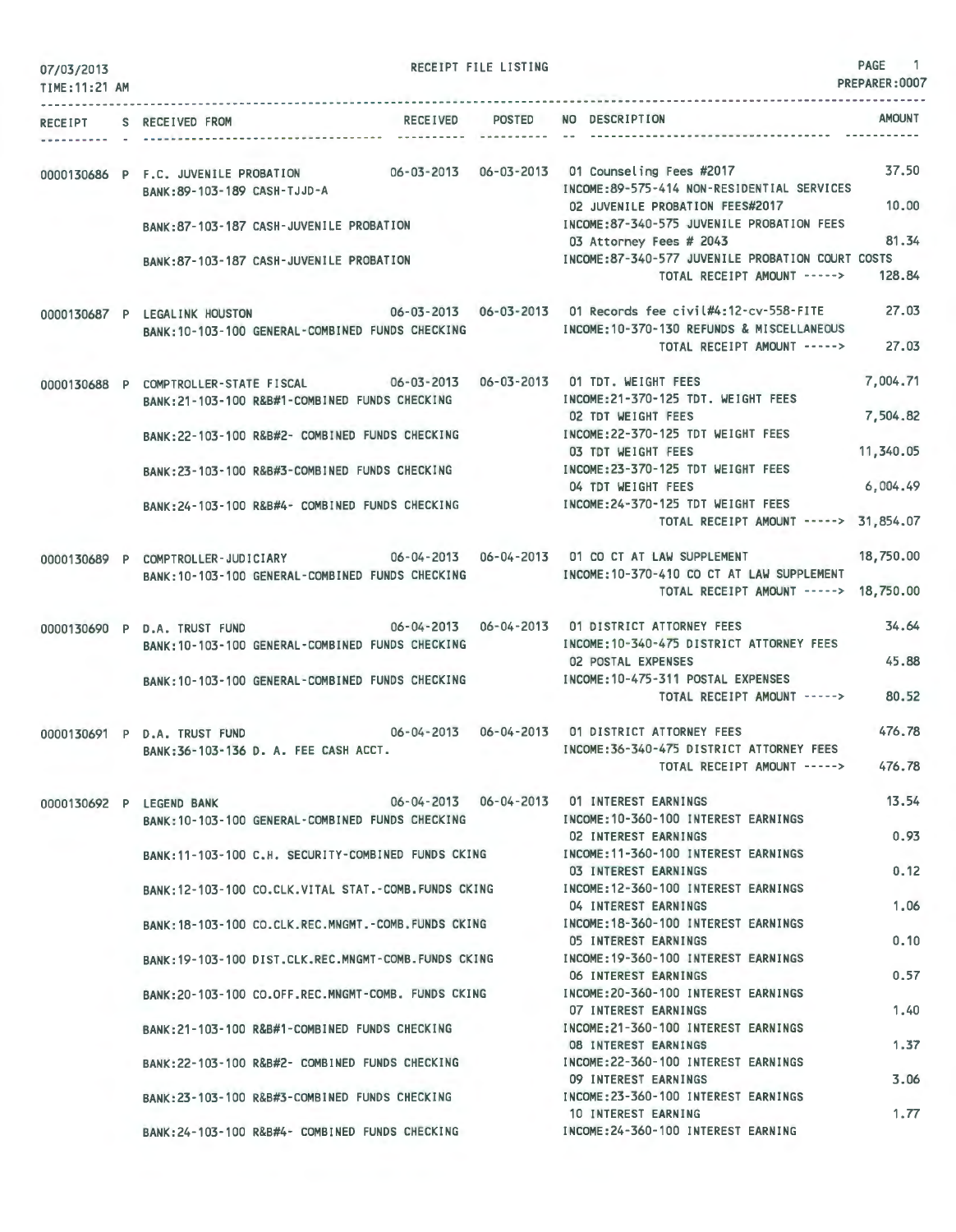TIME:11:21 AM

## RECEIPT FILE LISTING **PAGE** 2

|            |  | RECEIPT S RECEIVED FROM              |                                                      | RECEIVED POSTED |  | NO DESCRIPTION                                                                                                        |                             | <b>AMOUNT</b> |
|------------|--|--------------------------------------|------------------------------------------------------|-----------------|--|-----------------------------------------------------------------------------------------------------------------------|-----------------------------|---------------|
| 0000130692 |  | Continued                            |                                                      |                 |  | 11 INTEREST EARNINGS                                                                                                  |                             | 0.41          |
|            |  |                                      | BANK:26-103-100 J.P.#1 JUST.CT.TECH-COMB.FUND CKING  |                 |  | INCOME:26-360-100 INTEREST EARNINGS<br><b>12 INTEREST EARNINGS</b>                                                    |                             | 0.11          |
|            |  |                                      |                                                      |                 |  | BANK:27-103-100 J.P.#2 JUST.CT.TECH-COMB.FUND CKING MOOME:27-360-100 INTEREST EARNINGS<br><b>13 INTEREST EARNINGS</b> |                             | 0.04          |
|            |  |                                      | BANK:28-103-100 J.P.#3 JUST.CT.TECH-COMB.FUND CKING  |                 |  | INCOME:28-360-100 INTEREST EARNINGS                                                                                   |                             |               |
|            |  |                                      | BANK:34-103-100 DIST.COURT TECH.COMB.FUND CHECKING   |                 |  | 14 INTEREST INCOME<br>INCOME:34-360-100 INTEREST INCOME                                                               |                             | 0.08          |
|            |  |                                      | BANK:35-103-100 LAW LIBRARY-COMBINED FUND CHECKING   |                 |  | <b>15 INTEREST EARNINGS</b><br>INCOME: 35-360-100 INTEREST EARNINGS                                                   |                             | 0.67          |
|            |  |                                      |                                                      |                 |  | 16 INTEREST EARNINGS                                                                                                  |                             | 0.01          |
|            |  |                                      | BANK:38-103-100 IHC CO-OP GIN-COMBINED FUND CKING    |                 |  | INCOME: 38-360-100 INTEREST EARNINGS<br>17 INTEREST EARNINGS                                                          |                             | 0.07          |
|            |  |                                      | BANK:39-103-100 IHC B.R. COOPER-COMB. FUND CHECKING  |                 |  | INCOME: 39-360-100 INTEREST EARNINGS<br><b>18 INTEREST EARNINGS</b>                                                   |                             | 0.16          |
|            |  |                                      | BANK:52-103-100 COURT RECORDS PRESERVATION-COMB. FUN |                 |  | INCOME: 52-360-100 INTEREST EARNINGS                                                                                  |                             |               |
|            |  |                                      | BANK:59-103-100 DRUG COURT-COMBINED FUNDS            |                 |  | <b>19 INTEREST EARNINGS</b><br>INCOME: 59-360-100 INTEREST EARNINGS                                                   |                             | 0.13          |
|            |  |                                      |                                                      |                 |  | <b>20 INTEREST EARNINGS</b><br>INCOME:60-360-100 INTEREST EARNINGS                                                    |                             | 2.22          |
|            |  |                                      | BANK:60-103-100 SINKING-COMBINED FUND CHECKING       |                 |  | 21 INTEREST EARNINGS                                                                                                  |                             | 0.22          |
|            |  |                                      | BANK:70-103-100 RIGHT OF WAY-COMBINED FUND CHECKING  |                 |  | INCOME: 70-360-100 INTEREST EARNINGS<br>22 INTEREST EARNINGS                                                          |                             | 0.03          |
|            |  |                                      | BANK:92-103-100 STATZER-COMBINED FUNDS CHECKING      |                 |  | INCOME: 92-360-100 INTEREST EARNINGS<br>23 INTEREST EARNINGS                                                          |                             | 0.15          |
|            |  |                                      | BANK: 36-103-136 D. A. FEE CASH ACCT.                |                 |  | INCOME: 36-360-100 INTEREST EARNINGS                                                                                  |                             |               |
|            |  |                                      | BANK: 36-103-236 D.A. FEE SEIZURE FUND               |                 |  | 24 INTEREST EARNINGS-SEIZURE FUND<br>INCOME: 36-360-236 INTEREST EARNINGS-SEIZURE FUND                                |                             | 0.13          |
|            |  |                                      | BANK: 37-103-137 CASH-CONTRABAND SEIZURE             |                 |  | 25 INTEREST EARNINGS<br>INCOME:37-360-100 INTEREST EARNINGS                                                           |                             | 0.04          |
|            |  |                                      |                                                      |                 |  | 26 INTEREST EARNINGS                                                                                                  |                             | 0.31          |
|            |  |                                      | BANK:56-103-156 CASH-F C SHERIFF FORFEITURE          |                 |  | INCOME:56-360-100 INTEREST EARNINGS<br>27 INTEREST INCOME                                                             |                             | 0.91          |
|            |  |                                      | BANK: 89-103-992 CASH-INTEREST INCOME                |                 |  | INCOME:89-360-189 INTEREST INCOME<br><b>28 INTEREST EARNINGS</b>                                                      |                             | 1.10          |
|            |  | BANK: 10-100-100 PAYROLL             |                                                      |                 |  | INCOME: 10-360-100 INTEREST EARNINGS                                                                                  |                             |               |
|            |  | BANK: 21-100-100 PAYROLL             |                                                      |                 |  | 29 INTEREST EARNINGS<br>INCOME: 21-360-100 INTEREST EARNINGS                                                          |                             | 0.01          |
|            |  | BANK: 22-100-100 PAYROLL             |                                                      |                 |  | <b>30 INTEREST EARNINGS</b><br>INCOME: 22-360-100 INTEREST EARNINGS                                                   |                             | 0.01          |
|            |  |                                      |                                                      |                 |  | <b>31 INTEREST EARNINGS</b>                                                                                           |                             | 0.01          |
|            |  | BANK: 23-100-100 PAYROLL             |                                                      |                 |  | INCOME: 23-360-100 INTEREST EARNINGS<br><b>32 INTEREST EARNING</b>                                                    |                             | 0.01          |
|            |  | BANK: 24-100-100 PAYROLL             |                                                      |                 |  | INCOME: 24-360-100 INTEREST EARNING                                                                                   | TOTAL RECEIPT AMOUNT -----> | 30.75         |
|            |  |                                      |                                                      |                 |  | 06-05-2013  06-05-2013  01 KFYN-RADIO TOWER RENT                                                                      |                             | 200.00        |
|            |  | 0000130693 P KFYN RADIO              | BANK: 10-103-100 GENERAL-COMBINED FUNDS CHECKING     |                 |  | INCOME:10-370-100 KFYN-RADIO TOWER RENT                                                                               |                             |               |
|            |  |                                      |                                                      |                 |  |                                                                                                                       | TOTAL RECEIPT AMOUNT -----> | 200,00        |
|            |  | 0000130694 P F.C. APPRAISAL DISTRICT | BANK: 10-103-100 GENERAL-COMBINED FUNDS CHECKING     |                 |  | 06-05-2013  06-05-2013  01 CURRENT TAXES<br>INCOME: 10-310-110 CURRENT TAXES                                          |                             | 55,965.73     |
|            |  |                                      |                                                      |                 |  | 02 G.F.A.B.P. CURRENT TAXES                                                                                           |                             | 14.70         |
|            |  |                                      | BANK:10-103-100 GENERAL-COMBINED FUNDS CHECKING      |                 |  | INCOME: 10-310-110 CURRENT TAXES<br><b>03 CURRENT TAXES</b>                                                           |                             | 2,851.33      |
|            |  |                                      | BANK: 21-103-100 R&B#1-COMBINED FUNDS CHECKING       |                 |  | INCOME: 21-310-110 CURRENT TAXES                                                                                      |                             |               |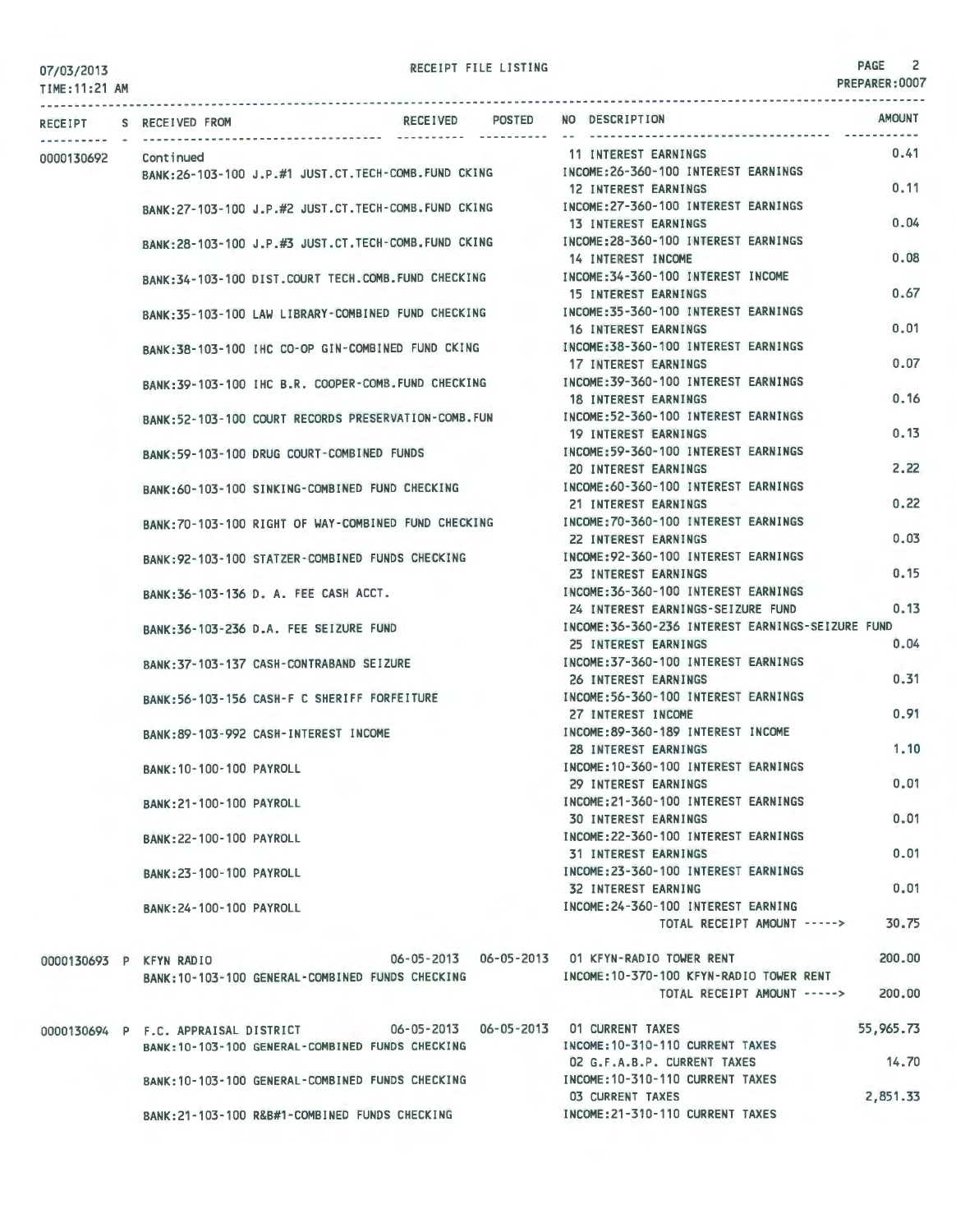#### TIME:11:21 AM

|            | RECEIPT S RECEIVED FROM                                                                  |  | RECEIVED POSTED NO DESCRIPTION                                       | <b>AMOUNT</b> |
|------------|------------------------------------------------------------------------------------------|--|----------------------------------------------------------------------|---------------|
|            |                                                                                          |  | 04 CURRENT TAXES                                                     | 3,054.90      |
| 0000130694 | Continued<br>BANK: 22-103-100 R&B#2- COMBINED FUNDS CHECKING                             |  | INCOME: 22-310-110 CURRENT TAXES                                     |               |
|            |                                                                                          |  | <b>05 CURRENT TAXES</b><br>4,616.06                                  |               |
|            | BANK: 23-103-100 R&B#3-COMBINED FUNDS CHECKING                                           |  | INCOME:23-310-110 CURRENT TAXES                                      |               |
|            |                                                                                          |  | <b>06 CURRENT TAXES</b><br>2,444.18                                  |               |
|            | BANK:24-103-100 R&B#4- COMBINED FUNDS CHECKING                                           |  | INCOME: 24-310-110 CURRENT TAXES                                     |               |
|            |                                                                                          |  | 07 CURRENT TAXES SERIES '98                                          | 1,270.67      |
|            | BANK:60-103-100 SINKING-COMBINED FUND CHECKING                                           |  | INCOME: 60-310-260 CURRENT TAXES SERIES '98                          |               |
|            |                                                                                          |  | 08 DELINQUENT TAXES<br>2,991.89                                      |               |
|            | BANK: 10-103-100 GENERAL-COMBINED FUNDS CHECKING                                         |  | INCOME: 10-310-120 DELINQUENT TAXES                                  |               |
|            |                                                                                          |  | 09 G.F.A.B.P. DELQ. TAXES                                            | 0.79          |
|            | BANK: 10-103-100 GENERAL-COMBINED FUNDS CHECKING                                         |  | INCOME:10-310-120 DELINQUENT TAXES                                   |               |
|            |                                                                                          |  | 10 DELINQUENT TAXES                                                  | 152.73        |
|            | BANK:21-103-100 R&B#1-COMBINED FUNDS CHECKING                                            |  | INCOME:21-310-120 DELINQUENT TAXES                                   |               |
|            |                                                                                          |  | 11 DELINQUENT TAXES                                                  | 163.64        |
|            | BANK: 22-103-100 R&B#2- COMBINED FUNDS CHECKING                                          |  | INCOME: 22-310-120 DELINQUENT TAXES                                  |               |
|            |                                                                                          |  | 12 DELINQUENT TAXES                                                  | 247.26        |
|            | BANK:23-103-100 R&B#3-COMBINED FUNDS CHECKING                                            |  | INCOME:23-310-120 DELINQUENT TAXES                                   |               |
|            |                                                                                          |  | 13 DELINQUENT TAXES                                                  | 130.92        |
|            | BANK:24-103-100 R&B#4- COMBINED FUNDS CHECKING                                           |  | INCOME: 24-310-120 DELINQUENT TAXES                                  |               |
|            |                                                                                          |  | 14 DELINQUENT TAXES SERIES '98                                       | 67.40         |
|            | BANK:60-103-100 SINKING-COMBINED FUND CHECKING                                           |  | INCOME:60-310-262 DELINQUENT TAXES SERIES '98                        |               |
|            |                                                                                          |  | TOTAL RECEIPT AMOUNT -----> 73,972.20                                |               |
|            | 0000130695 P J.P.# 1 -APRIL 2013 REPORT 06-06-2013 06-06-2013 01 COURT COSTS/ARREST FEES |  | 10,612.13                                                            |               |
|            | BANK: 10-103-100 GENERAL-COMBINED FUNDS CHECKING                                         |  | INCOME: 10-318-130 COURT COSTS/ARREST FEES                           |               |
|            |                                                                                          |  | <b>02 SHERIFF FEES</b>                                               | 207.41        |
|            | BANK:10-103-100 GENERAL-COMBINED FUNDS CHECKING                                          |  | INCOME:10-340-560 SHERIFF FEES                                       |               |
|            |                                                                                          |  | 03 J. P. #1 FINES<br>1,351.67                                        |               |
|            | BANK: 10-103-100 GENERAL-COMBINED FUNDS CHECKING                                         |  | INCOME: 10-350-455 J. P. #1 FINES                                    |               |
|            |                                                                                          |  | 04 ADM.OF COURT JUSTICE 10% SB 1417                                  | 6.33          |
|            | BANK: 10-103-100 GENERAL-COMBINED FUNDS CHECKING                                         |  | INCOME:10-370-163 ADM.OF COURT JUSTICE 10% SB 1417                   |               |
|            |                                                                                          |  | 05 TIME PAYMENT FEE 40% SB 1417                                      | 25.33         |
|            | BANK:10-103-100 GENERAL-COMBINED FUNDS CHECKING                                          |  | INCOME:10-370-164 TIME PAYMENT FEE 40% SB 1417                       |               |
|            |                                                                                          |  | 06 JUDICIAL SUPP.FEE(60 CENTS)                                       | 70.13         |
|            | BANK: 10-103-100 GENERAL-COMBINED FUNDS CHECKING                                         |  | INCOME: 10-370-166 JUDICIAL SUPP.FEE(60 CENTS)                       |               |
|            |                                                                                          |  | 07 JUROR REIMB.FEE                                                   | 467.40        |
|            | BANK: 10-103-100 GENERAL-COMBINED FUNDS CHECKING                                         |  | INCOME: 10-370-167 JUROR REIMB.FEE                                   |               |
|            |                                                                                          |  | 08 J. P. #1 FEES<br>3,216.15                                         |               |
|            | BANK: 10-103-100 GENERAL-COMBINED FUNDS CHECKING                                         |  | INCOME: 10-340-455 J. P. #1 FEES                                     |               |
|            |                                                                                          |  | 09 CONSTABLE FEES                                                    | 924.09        |
|            | BANK: 10-103-100 GENERAL-COMBINED FUNDS CHECKING                                         |  | INCOME:10-340-550 CONSTABLE FEES                                     |               |
|            |                                                                                          |  | 10 INTEREST EARNINGS<br>INCOME: 10-360-100 INTEREST EARNINGS         | 0.26          |
|            | BANK: 10-103-100 GENERAL-COMBINED FUNDS CHECKING                                         |  |                                                                      |               |
|            | BANK:11-103-100 C.H. SECURITY-COMBINED FUNDS CKING                                       |  | 11 JUSTICE OF PEACE FEES<br>INCOME: 11-340-651 JUSTICE OF PEACE FEES | 365.29        |
|            |                                                                                          |  | 12 JUSTICE CT.BLDG.SEC.FEE                                           | 116.92        |
|            | BANK: 14-103-100 JUST.CT.BLDG.SEC.-COMB.FUNDS CKING                                      |  | INCOME: 14-370-168 JUSTICE CT.BLDG.SEC.FEE                           |               |
|            |                                                                                          |  | 13 J.P.#1 TECHNOLOGY FEES                                            | 487.06        |
|            | BANK:26-103-100 J.P.#1 JUST.CT.TECH-COMB.FUND CKING                                      |  | INCOME:26-370-455 J.P.#1 TECHNOLOGY FEES                             |               |
|            |                                                                                          |  | 14 J. P. #1 FINES<br>1,307.06                                        |               |
|            | BANK:21-103-100 R&B#1-COMBINED FUNDS CHECKING                                            |  | INCOME: 21-350-455 J. P. #1 FINES                                    |               |
|            |                                                                                          |  | 15 J. P. #1 FINES<br>1,400.38                                        |               |
|            | BANK:22-103-100 R&B#2- COMBINED FUNDS CHECKING                                           |  | INCOME: 22-350-455 J. P. #1 FINES                                    |               |
|            |                                                                                          |  | 16 J. P. #1 FINES<br>2,116.03                                        |               |
|            | BANK:23-103-100 R&B#3-COMBINED FUNDS CHECKING                                            |  | INCOME:23-350-455 J. P. #1 FINES                                     |               |
|            |                                                                                          |  |                                                                      |               |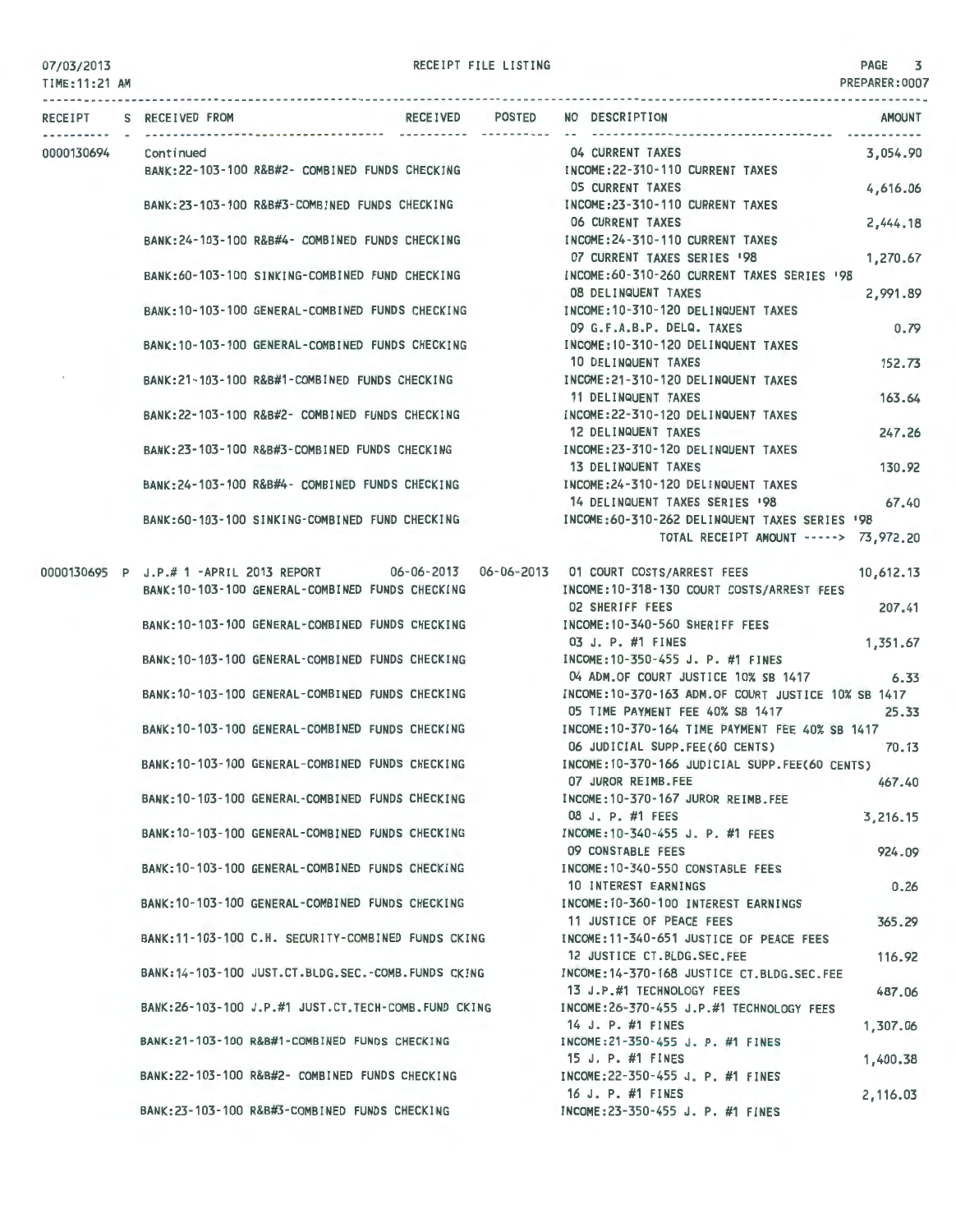RECEIPT FILE LISTING  $\begin{bmatrix} 4 & 4 \end{bmatrix}$ 

| TIME: 11:21 AM       |                                                                                                                                                | PREPARER: 0007                                                                                                          |
|----------------------|------------------------------------------------------------------------------------------------------------------------------------------------|-------------------------------------------------------------------------------------------------------------------------|
|                      | RECEIPT S RECEIVED FROM                                                                                                                        | RECEIVED POSTED NO DESCRIPTION<br><b>AMOUNT</b>                                                                         |
| 0000130695 Continued | BANK:24-103-100 R&B#4- COMBINED FUNDS CHECKING [NCOME:24-350-455 J. P. #1 FINES                                                                | 17 J. P. #1 FINES<br>1,120.43                                                                                           |
|                      |                                                                                                                                                | TOTAL RECEIPT AMOUNT -----> 23,794.07                                                                                   |
|                      | 0000130696 P F.C. JUVENILE PROBATION 06-07-2013 06-07-2013 01 DRUG TESTING #2039<br>BANK:87-103-187 CASH-JUVENILE PROBATION                    | 63.50<br>INCOME:87-340-575 JUVENILE PROBATION FEES                                                                      |
|                      | BANK:87-103-187 CASH-JUVENILE PROBATION                                                                                                        | 5.00<br>02 DEFERRED PROSECUTION#2039<br>INCOME:87-340-575 JUVENILE PROBATION FEES                                       |
|                      | BANK:87-103-187 CASH-JUVENILE PROBATION                                                                                                        | 175.00<br>03 JUVENILE PROBATION FEES#2043<br>INCOME:87-340-575 JUVENILE PROBATION FEES                                  |
|                      | BANK:87-103-187 CASH-JUVENILE PROBATION                                                                                                        | 04 COURT COSTS #2016<br>20.00<br>INCOME: 87-340-577 JUVENILE PROBATION COURT COSTS<br>05 ATTORNEY FEES # 2039<br>116.50 |
|                      | BANK: 87-103-187 CASH-JUVENILE PROBATION                                                                                                       | INCOME:87-340-577 JUVENILE PROBATION COURT COSTS<br>06 COURT COSTS # 1981<br>20,00                                      |
|                      | BANK:87-103-187 CASH-JUVENILE PROBATION                                                                                                        | INCOME:87-340-577 JUVENILE PROBATION COURT COSTS<br>07 ATTORNEY FEES # 2043<br>625.33                                   |
|                      | BANK:87-103-187 CASH-JUVENILE PROBATION                                                                                                        | INCOME:87-340-577 JUVENILE PROBATION COURT COSTS<br>25.42<br>08 ATTORNEY FEES # 2043                                    |
|                      | BANK:87-103-187 CASH-JUVENILE PROBATION                                                                                                        | INCOME:87-340-577 JUVENILE PROBATION COURT COSTS<br>09 ATTORNEY FEES # 2043<br>24,00                                    |
|                      | BANK:87-103-187 CASH-JUVENILE PROBATION                                                                                                        | INCOME:87-340-577 JUVENILE PROBATION COURT COSTS<br>10 COURT COSTS # 2043<br>6.67                                       |
|                      | BANK:87-103-187 CASH-JUVENILE PROBATION                                                                                                        | INCOME:87-340-577 JUVENILE PROBATION COURT COSTS<br>11 ATTORNEY FEES # 1993<br>25,00                                    |
|                      | BANK:87-103-187 CASH-JUVENILE PROBATION                                                                                                        | INCOME:87-340-577 JUVENILE PROBATION COURT COSTS<br>TOTAL RECEIPT AMOUNT -----> 1,106.42                                |
|                      | 0000130697 P F.C. TAX A/C W/E 5-24-2013 06-07-2013 06-07-2013 01 COMMISSION ON CAR TITLES<br>BANK: 10-103-100 GENERAL-COMBINED FUNDS CHECKING  | 755.00<br>INCOME:10-321-250 COMMISSION ON CAR TITLES                                                                    |
|                      |                                                                                                                                                | 755.00<br>TOTAL RECEIPT AMOUNT ----->                                                                                   |
|                      | 0000130698 P F.C. TAX A/C W/E 5-31-2013 06-07-2013 06-07-2013 01 COMMISSIONS ON CAR REGIST<br>BANK: 10-103-100 GENERAL-COMBINED FUNDS CHECKING | 1,898.80<br>INCOME:10-321-200 COMMISSIONS ON CAR REGIST                                                                 |
|                      | BANK:21-103-100 R&B#1-COMBINED FUNDS CHECKING                                                                                                  | 02 COUNTY'S ADDITIONAL \$10<br>1,608.30<br>INCOME: 21-321-300 COUNTY'S ADDITIONAL \$10                                  |
|                      | BANK:22-103-100 R&B#2- COMBINED FUNDS CHECKING                                                                                                 | 1,723.13<br>03 COUNTY'S ADDITIONAL \$10<br>INCOME: 22-321-300 COUNTY'S ADDITIONAL \$10                                  |
|                      | BANK:23-103-100 R&B#3-COMBINED FUNDS CHECKING                                                                                                  | 04 COUNTY'S ADDITIONAL \$10<br>2,603.72<br>INCOME:23-321-300 COUNTY'S ADDITIONAL \$10                                   |
|                      | BANK:24-103-100 R&B#4- COMBINED FUNDS CHECKING [INCOME:24-321-300 COUNTY'S ADDITIONAL \$10                                                     | 05 COUNTY'S ADDITIONAL \$10<br>1,378.65                                                                                 |
|                      |                                                                                                                                                | TOTAL RECEIPT AMOUNT -----><br>9,212.60                                                                                 |
|                      | 0000130699 P DEWAYNE STRICKLAND 06-07-2013 06-07-2013 01 COBRA INSURANCE FOR JUNE 2013<br>BANK:95-100-100 PAYROLL CASH                         | 594.74<br>INCOME: 95-370-130 REFUNDS & MISCELLANEOUS                                                                    |
|                      |                                                                                                                                                | 594.74<br>TOTAL RECEIPT AMOUNT ----->                                                                                   |
|                      | 0000130700 P COLLIN COUNTY DISTRICT CLERK 06-07-2013 06-07-2013 01 CIVIL PROCESS - CLEMONS<br>BANK:10-103-100 GENERAL-COMBINED FUNDS CHECKING  | 75,00<br>INCOME:10-340-900 OTHER FEES                                                                                   |
|                      |                                                                                                                                                | TOTAL RECEIPT AMOUNT -----><br>75,00                                                                                    |
|                      | 0000130701 P KARA E. PRATT<br>BANK: 10-103-100 GENERAL-COMBINED FUNDS CHECKING                                                                 | 06-07-2013  06-07-2013  01 CIVIL PROCESS - CLEMONS<br>70.00<br>INCOME:10-340-900 OTHER FEES                             |
|                      |                                                                                                                                                | TOTAL RECEIPT AMOUNT -----><br>70,00                                                                                    |
|                      | 0000130702 P R. KAY CALK 06-07-2013 06-07-2013 01 CULVERT<br>BANK:22-103-100 R&B#2- COMBINED FUNDS CHECKING                                    | 175.00<br>INCOME:22-370-145 REIMBURSEMENT OF MATERIALS                                                                  |
|                      |                                                                                                                                                | TOTAL RECEIPT AMOUNT -----><br>175.00                                                                                   |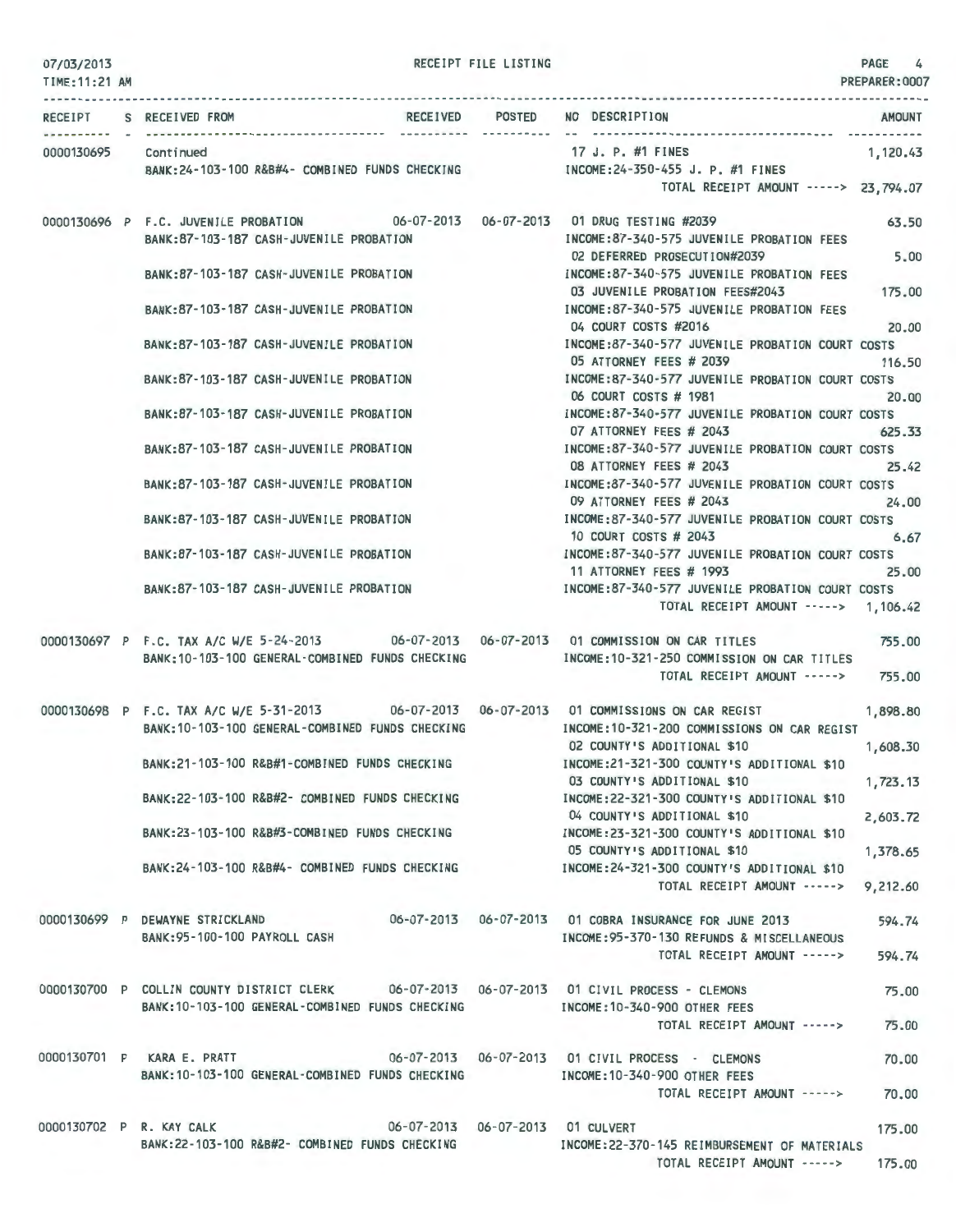| 07/03/2013<br>TIME: 11:21 AM |                                  |                                                                                                                 | RECEIPT FILE LISTING |                                                                                                                                                                                                                              | 5<br>PAGE<br>PREPARER: 0007 |
|------------------------------|----------------------------------|-----------------------------------------------------------------------------------------------------------------|----------------------|------------------------------------------------------------------------------------------------------------------------------------------------------------------------------------------------------------------------------|-----------------------------|
|                              | RECEIPT S RECEIVED FROM          |                                                                                                                 |                      | RECEIVED POSTED NO DESCRIPTION                                                                                                                                                                                               | <b>AMOUNT</b>               |
|                              |                                  |                                                                                                                 |                      | 0000130703 P F.C. Environmental Development 06-10-2013 06-10-2013 01 MAY 2013 REPORT<br>BANK:10-103-100 GENERAL-COMBINED FUNDS CHECKING INCOME:10-320-300 SEWAGE PERMITS/INSPECTIONS<br>TOTAL RECEIPT AMOUNT -----> 5,920.02 | 5,920.02                    |
| 0000130704 P TEXPOOL         | BANK: 10-103-175 TEXPOOL         |                                                                                                                 |                      | 06-10-2013  06-10-2013  01 INTEREST EARNINGS<br>INCOME: 10-360-100 INTEREST EARNINGS                                                                                                                                         | 334.96                      |
|                              | BANK: 21-103-175 TEXPOOL         |                                                                                                                 |                      | <b>02 INTEREST EARNINGS</b><br>INCOME: 21-360-100 INTEREST EARNINGS                                                                                                                                                          | 4.68                        |
|                              | BANK: 22-103-175 TEXPOOL         |                                                                                                                 |                      | <b>03 INTEREST EARNINGS</b><br>INCOME: 22-360-100 INTEREST EARNINGS                                                                                                                                                          | 12.26                       |
|                              | BANK: 23-103-175 TEXPOOL         |                                                                                                                 |                      | 04 INTEREST EARNINGS<br>INCOME: 23-360-100 INTEREST EARNINGS                                                                                                                                                                 | 13.74                       |
|                              | BANK: 24-103-175 TEXPOOL         |                                                                                                                 |                      | 05 INTEREST EARNING<br>INCOME: 24-360-100 INTEREST EARNING                                                                                                                                                                   | 13.73                       |
|                              |                                  | BANK: 38-103-175 IHC CO-OP GIN TEXPOOL                                                                          |                      | 06 INTEREST EARNINGS<br>INCOME: 38-360-100 INTEREST EARNINGS<br><b>07 INTEREST EARNINGS</b>                                                                                                                                  | 1,10<br>0.38                |
|                              |                                  | BANK: 39-103-175 B.R. COOPER-TEXPOOL                                                                            |                      | INCOME: 39-360-100 INTEREST EARNINGS<br><b>08 INTEREST EARNINGS</b>                                                                                                                                                          | 6.96                        |
|                              |                                  | BANK:60-103-275 TEXPOOL-1998 JAIL                                                                               |                      | INCOME: 60-360-100 INTEREST EARNINGS<br>09 INTEREST EARNINGS                                                                                                                                                                 | 7.99                        |
|                              | BANK: 70-103-175 TEXPOOL         |                                                                                                                 |                      | INCOME: 70-360-100 INTEREST EARNINGS<br>10 INTEREST EARNINGS                                                                                                                                                                 | 2.41                        |
|                              | BANK: 92-103-175 TEXPOOL         |                                                                                                                 |                      | INCOME: 92-360-100 INTEREST EARNINGS<br>TOTAL RECEIPT AMOUNT ----->                                                                                                                                                          | 398.21                      |
|                              |                                  | 0000130705 P BEAR CREEK FARM 66-10-2013 06-10-2013 01 CULVERT<br>BANK:22-103-100 R&B#2- COMBINED FUNDS CHECKING |                      | INCOME: 22-370-145 REIMBURSEMENT OF MATERIALS                                                                                                                                                                                | 234,00                      |
|                              |                                  |                                                                                                                 |                      | TOTAL RECEIPT AMOUNT ----->                                                                                                                                                                                                  | 234,00                      |
|                              |                                  | BANK:21-103-100 R&B#1-COMBINED FUNDS CHECKING                                                                   |                      | 0000130706 P EAST LINE SALVAGE & RECYCLING 06-10-2013 06-10-2013 01 SALAVGE MOTOR GRADER<br>INCOME: 21-370-130 REFUNDS & MISCELLANEOUS<br>TOTAL RECEIPT AMOUNT ----->                                                        | 2,887.20<br>2,887.20        |
|                              | 0000130707 P CITY OF WHITEWRIGHT | BANK:48-103-100 ELECTION EQUIP.FUND-COMBINED FUNDS                                                              |                      | 06-10-2013  06-10-2013  01 ELECTION REIMBURSEMENT<br>INCOME: 48-340-484 ELECTION REIMBURSEMENT                                                                                                                               | 700.00                      |
|                              |                                  | BANK: 10-103-100 GENERAL-COMBINED FUNDS CHECKING                                                                |                      | 02 ELECTION REIMBURSEMENTS<br>INCOME: 10-340-484 ELECTION REIMBURSEMENTS                                                                                                                                                     | 75,00                       |
|                              |                                  | BANK: 10-103-100 GENERAL-COMBINED FUNDS CHECKING                                                                |                      | 03 BIDS AND NOTICES<br>INCOME: 10-404-430 BIDS AND NOTICES                                                                                                                                                                   | 3.90                        |
|                              |                                  |                                                                                                                 |                      | TOTAL RECEIPT AMOUNT -----><br>06-10-2013  06-10-2013  01 ELECTION REIMBURSEMENT                                                                                                                                             | 778.90<br>700.00            |
|                              | 0000130708 P CITY OF SAVOY       | BANK: 48-103-100 ELECTION EQUIP. FUND-COMBINED FUNDS                                                            |                      | INCOME: 48-340-484 ELECTION REIMBURSEMENT<br><b>02 ELECTION REIMBURSEMENTS</b>                                                                                                                                               | 75.00                       |
|                              |                                  | BANK: 10-103-100 GENERAL-COMBINED FUNDS CHECKING                                                                |                      | INCOME: 10-340-484 ELECTION REIMBURSEMENTS<br>03 BIDS AND NOTICES                                                                                                                                                            | 3.90                        |
|                              |                                  | BANK: 10-103-100 GENERAL-COMBINED FUNDS CHECKING                                                                |                      | INCOME: 10-404-430 BIDS AND NOTICES<br>TOTAL RECEIPT AMOUNT ----->                                                                                                                                                           | 778.90                      |
|                              | 0000130709 P DODD CITY ISD       | BANK:48-103-100 ELECTION EQUIP.FUND-COMBINED FUNDS                                                              |                      | 06-10-2013   06-10-2013   01 ELECTION REIMBURSEMENT<br>INCOME: 48-340-484 ELECTION REIMBURSEMENT                                                                                                                             | 875.00                      |
|                              |                                  | BANK: 10-103-100 GENERAL-COMBINED FUNDS CHECKING                                                                |                      | 02 ELECTION REIMBURSEMENTS<br>INCOME: 10-340-484 ELECTION REIMBURSEMENTS                                                                                                                                                     | 75.00                       |
|                              |                                  | BANK: 10-103-100 GENERAL-COMBINED FUNDS CHECKING                                                                |                      | 03 BIDS AND NOTICES<br>INCOME: 10-404-430 BIDS AND NOTICES                                                                                                                                                                   | 3.90                        |
|                              |                                  |                                                                                                                 |                      | TOTAL RECEIPT AMOUNT ----->                                                                                                                                                                                                  | 953.90                      |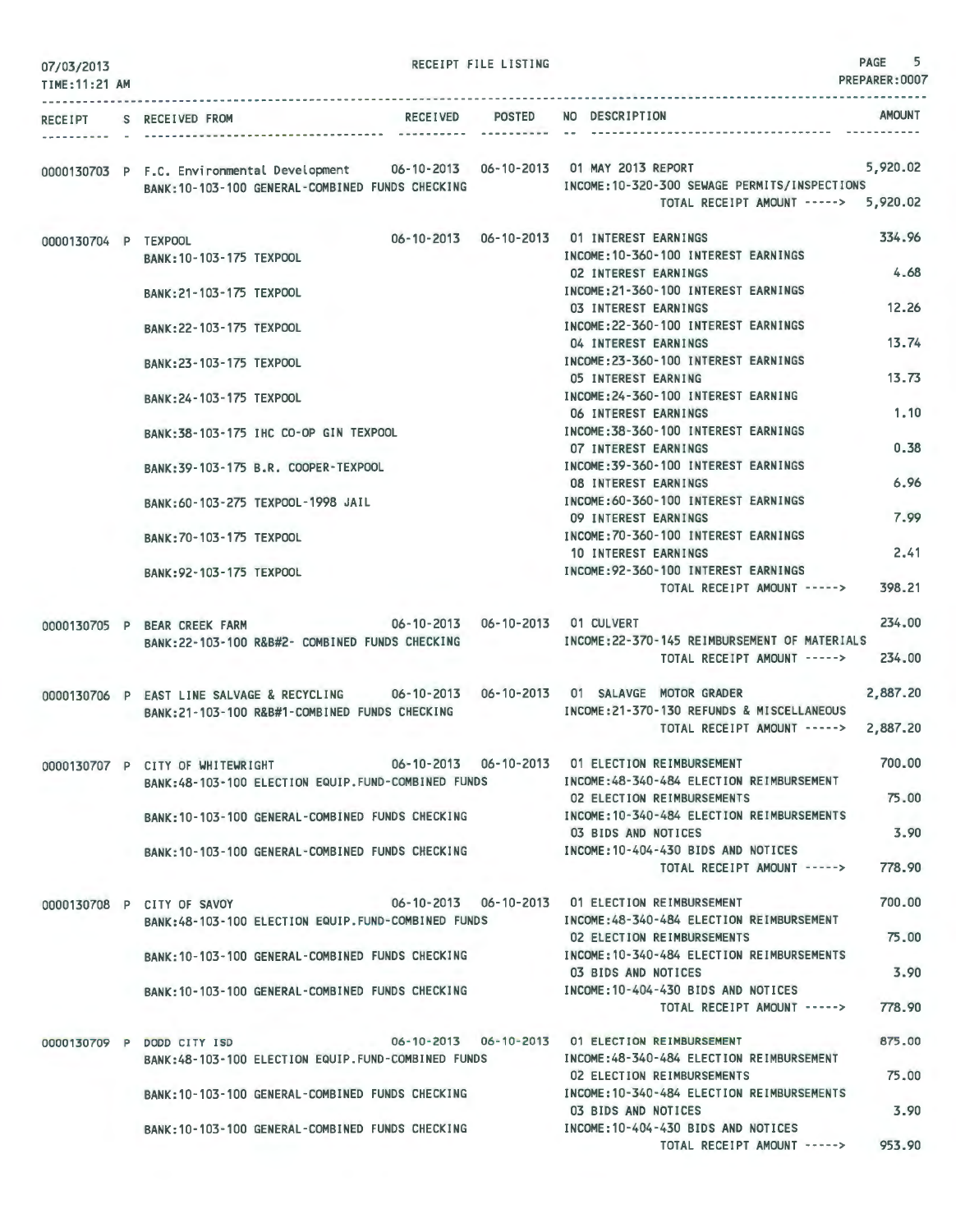| 07/03/2013<br>TIME: 11:21 AM |                                                                                                                                                         |                       | RECEIPT FILE LISTING |                                                                                                                                                    | PAGE<br>6<br>PREPARER: 0007 |
|------------------------------|---------------------------------------------------------------------------------------------------------------------------------------------------------|-----------------------|----------------------|----------------------------------------------------------------------------------------------------------------------------------------------------|-----------------------------|
| RECEIPT<br>---------         | S RECEIVED FROM                                                                                                                                         | RECEIVED POSTED       | -----------          | NO DESCRIPTION                                                                                                                                     | <b>AMOUNT</b>               |
|                              | 0000130710 P SAM RAYBURN ISD<br>BANK:48-103-100 ELECTION EQUIP.FUND-COMBINED FUNDS<br>BANK: 10-103-100 GENERAL-COMBINED FUNDS CHECKING                  | 06-10-2013 06-10-2013 |                      | 01 ELECTION REIMBURSEMENT<br>INCOME: 48-340-484 ELECTION REIMBURSEMENT<br>02 ELECTION REIMBURSEMENTS<br>INCOME: 10-340-484 ELECTION REIMBURSEMENTS | 875,00<br>75.00             |
|                              | BANK: 10-103-100 GENERAL-COMBINED FUNDS CHECKING                                                                                                        |                       |                      | 03 BIDS AND NOTICES<br>INCOME: 10-404-430 BIDS AND NOTICES<br>TOTAL RECEIPT AMOUNT ----->                                                          | 3.90<br>953.90              |
|                              | 0000130711 P Texas Department of Public Safety 06-10-2013 06-10-2013 01 HAZARD MITIGATION DR-1999<br>BANK:42-103-100 HAZARD MITIGATION-COMB.FUND CKING. |                       |                      | INCOME:42-330-477 HAZARD MITIGATION DR-1999                                                                                                        | 114.71                      |
|                              |                                                                                                                                                         |                       |                      | TOTAL RECEIPT AMOUNT ----->                                                                                                                        | 114.71                      |
|                              | 0000130712 P RED RIVER REGIONAL HOSPITAL<br>BANK: 10-103-100 GENERAL-COMBINED FUNDS CHECKING                                                            |                       |                      | INCOME: 10-367-100 HOSPITAL QUARTERLY PAYMENT<br>TOTAL RECEIPT AMOUNT -----> 50,000.00                                                             | 50,000.00                   |
|                              | 0000130713 P DAVID HOLMES<br>BANK: 95-100-100 PAYROLL CASH                                                                                              | 06-11-2013 06-11-2013 |                      | 01 COBRA DENTAL FOR JUNE 2013<br>INCOME: 95-370-130 REFUNDS & MISCELLANEOUS<br>TOTAL RECEIPT AMOUNT ----->                                         | 19.70<br>19.70              |
|                              |                                                                                                                                                         |                       |                      |                                                                                                                                                    |                             |
|                              | 0000130714 P LEONARD ISD<br>BANK:48-103-100 ELECTION EQUIP.FUND-COMBINED FUNDS                                                                          |                       |                      | 06-11-2013  06-11-2013  01 ELECTION REIMBURSEMENT<br>INCOME:48-340-484 ELECTION REIMBURSEMENT<br>02 ELECTION REIMBURSEMENTS                        | 525.00<br>75.00             |
|                              | BANK: 10-103-100 GENERAL-COMBINED FUNDS CHECKING                                                                                                        |                       |                      | INCOME: 10-340-484 ELECTION REIMBURSEMENTS<br>03 BIDS AND NOTICES                                                                                  | 3.90                        |
|                              | BANK: 10-103-100 GENERAL-COMBINED FUNDS CHECKING                                                                                                        |                       |                      | INCOME: 10-404-430 BIDS AND NOTICES<br>TOTAL RECEIPT AMOUNT ----->                                                                                 | 603.90                      |
|                              | and the second control of the<br>0000130715 P HONEY GROVE ISD<br>BANK:48-103-100 ELECTION EQUIP.FUND-COMBINED FUNDS                                     | 06-11-2013            | $06 - 11 - 2013$     | 01 ELECTION REIMBURSEMENT<br>INCOME: 48-340-484 ELECTION REIMBURSEMENT<br>02 ELECTION REIMBURSEMENTS                                               | 1,050.00<br>75.00           |
|                              | BANK: 10-103-100 GENERAL-COMBINED FUNDS CHECKING                                                                                                        |                       |                      | INCOME: 10-340-484 ELECTION REIMBURSEMENTS<br>03 BIDS AND NOTICES                                                                                  | 3.90                        |
|                              | BANK: 10-103-100 GENERAL-COMBINED FUNDS CHECKING                                                                                                        |                       |                      | INCOME: 10-404-430 BIDS AND NOTICES<br>TOTAL RECEIPT AMOUNT -----> 1,128.90                                                                        |                             |
|                              | 0000130716 P COLLIN COUNTY J.P.#1<br>BANK: 10-103-100 GENERAL-COMBINED FUNDS CHECKING                                                                   |                       |                      | INCOME:10-340-900 OTHER FEES                                                                                                                       | 70.00                       |
|                              |                                                                                                                                                         |                       |                      | TOTAL RECEIPT AMOUNT ----->                                                                                                                        | 70,00                       |
|                              | 0000130717 P STEVE & PAM THOMPSON 06-11-2013 06-11-2013 01 CULVERT<br>BANK:22-103-100 R&B#2- COMBINED FUNDS CHECKING                                    |                       |                      | INCOME: 22-370-145 REIMBURSEMENT OF MATERIALS<br>TOTAL RECEIPT AMOUNT ----->                                                                       | 134.56<br>134.56            |
|                              | 0000130718 P THE AMERICAN BOTTLING COMPANY 06-12-2013 06-12-2013 01 DR. PEPPER COMMISSION                                                               |                       |                      |                                                                                                                                                    | 16.00                       |
|                              | BANK: 10-103-100 GENERAL-COMBINED FUNDS CHECKING                                                                                                        |                       |                      | INCOME:10-370-510 DR. PEPPER COMMISSION<br>TOTAL RECEIPT AMOUNT ----->                                                                             | 16,00                       |
|                              | 0000130719 P CITY OF LEONARD                                                                                                                            |                       |                      |                                                                                                                                                    | 525.00                      |
|                              | BANK:48-103-100 ELECTION EQUIP.FUND-COMBINED FUNDS                                                                                                      |                       |                      | INCOME: 48-340-484 ELECTION REIMBURSEMENT<br>02 ELECTION REIMBURSEMENTS<br>INCOME: 10-340-484 ELECTION REIMBURSEMENTS                              | 75.00                       |
|                              | BANK:10-103-100 GENERAL-COMBINED FUNDS CHECKING                                                                                                         |                       |                      | 03 BIDS AND NOTICES<br>INCOME: 10-404-430 BIDS AND NOTICES                                                                                         | 3.90                        |
|                              | BANK:10-103-100 GENERAL-COMBINED FUNDS CHECKING                                                                                                         |                       |                      | TOTAL RECEIPT AMOUNT ----->                                                                                                                        | 603.90                      |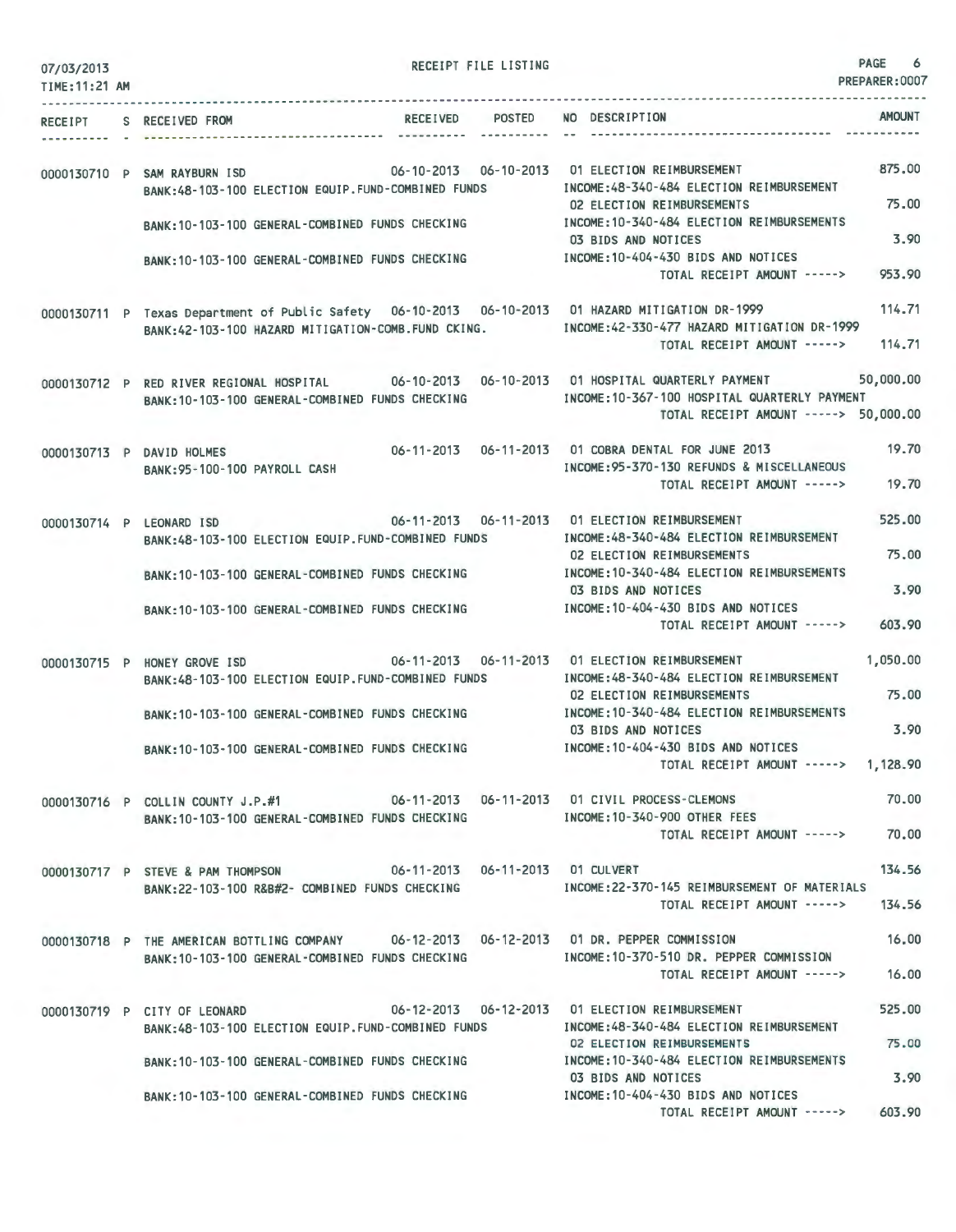|  | 07/03/2013 |  |
|--|------------|--|
|--|------------|--|

| 0770372013<br>TIME: 11:21 AM |                                                                             | PREPARER: 0007                                                                       |
|------------------------------|-----------------------------------------------------------------------------|--------------------------------------------------------------------------------------|
|                              | RECEIPT S RECEIVED FROM                                                     | <b>AMOUNT</b><br>RECEIVED POSTED NO DESCRIPTION                                      |
|                              | 0000130720 P F.C. APPRAISAL DISTRICT 06-12-2013 06-12-2013 01 CURRENT TAXES | 21,741.61                                                                            |
|                              | BANK: 10-103-100 GENERAL-COMBINED FUNDS CHECKING                            | INCOME: 10-310-110 CURRENT TAXES                                                     |
|                              |                                                                             | 87.01<br>02 G.F.A.B.P.                                                               |
|                              | BANK: 10-103-100 GENERAL-COMBINED FUNDS CHECKING                            | INCOME: 10-310-110 CURRENT TAXES                                                     |
|                              |                                                                             | 1,107.69<br>03 CURRENT TAXES                                                         |
|                              | BANK: 21-103-100 R&B#1-COMBINED FUNDS CHECKING                              | INCOME: 21-310-110 CURRENT TAXES                                                     |
|                              | BANK:22-103-100 R&B#2- COMBINED FUNDS CHECKING                              | 04 CURRENT TAXES<br>1,186.77<br>INCOME: 22-310-110 CURRENT TAXES                     |
|                              |                                                                             | 1,793.25<br><b>05 CURRENT TAXES</b>                                                  |
|                              | BANK:23-103-100 R&B#3-COMBINED FUNDS CHECKING                               | INCOME: 23-310-110 CURRENT TAXES                                                     |
|                              |                                                                             | 949.52<br><b>06 CURRENT TAXES</b>                                                    |
|                              | BANK: 24-103-100 R&B#4- COMBINED FUNDS CHECKING                             | INCOME: 24-310-110 CURRENT TAXES                                                     |
|                              |                                                                             | 493.63<br>07 CURRENT TAXES SERIES '98                                                |
|                              | BANK:60-103-100 SINKING-COMBINED FUND CHECKING                              | INCOME: 60-310-260 CURRENT TAXES SERIES '98                                          |
|                              |                                                                             | 10,839.79<br><b>08 DELINQUENT TAXES</b>                                              |
|                              | BANK: 10-103-100 GENERAL-COMBINED FUNDS CHECKING                            | INCOME: 10-310-120 DELINQUENT TAXES<br>5.91<br>09 G.F.A.B.P.                         |
|                              | BANK: 10-103-100 GENERAL-COMBINED FUNDS CHECKING                            | INCOME: 10-310-120 DELINQUENT TAXES                                                  |
|                              |                                                                             | 552.26<br>10 DELINQUENT TAXES                                                        |
|                              | BANK:21-103-100 R&B#1-COMBINED FUNDS CHECKING                               | INCOME: 21-310-120 DELINQUENT TAXES                                                  |
|                              |                                                                             | 591.69<br>11 DELINQUENT TAXES                                                        |
|                              | BANK:22-103-100 R&B#2- COMBINED FUNDS CHECKING                              | INCOME: 22-310-120 DELINQUENT TAXES                                                  |
|                              |                                                                             | 894.08<br>12 DELINQUENT TAXES                                                        |
|                              | BANK:23-103-100 R&B#3-COMBINED FUNDS CHECKING                               | INCOME: 23-310-120 DELINQUENT TAXES                                                  |
|                              |                                                                             | 473.40<br>13 DELINQUENT TAXES                                                        |
|                              | BANK:24-103-100 R&B#4- COMBINED FUNDS CHECKING                              | INCOME: 24-310-120 DELINQUENT TAXES<br>246.11                                        |
|                              | BANK:60-103-100 SINKING-COMBINED FUND CHECKING                              | 14 DELINQUENT TAXES SERIES '98<br>INCOME:60-310-262 DELINQUENT TAXES SERIES '98      |
|                              |                                                                             | TOTAL RECEIPT AMOUNT -----> 40,962.72                                                |
|                              | 0000130721 P DEPARTMENT OF THE INTERIOR 06-13-2013 06-13-2013 01 ISD'S      | 21,465.00                                                                            |
|                              | BANK: 10-103-100 GENERAL-COMBINED FUNDS CHECKING                            | INCOME: 10-318-120 PAY N LIEU TAX/GRASSLAND                                          |
|                              |                                                                             | 17, 111.90<br>02 PAY N LIEU TAX/GRASSLAND                                            |
|                              | BANK:10-103-100 GENERAL-COMBINED FUNDS CHECKING                             | INCOME: 10-318-120 PAY N LIEU TAX/GRASSLAND                                          |
|                              |                                                                             | 872.28<br>03 PAY N LIEU TAX/GRASSLAND                                                |
|                              | BANK:21-103-100 R&B#1-COMBINED FUNDS CHECKING                               | INCOME: 21-318-120 PAY N LIEU TAX/GRASSLAND<br>934.56<br>04 PAY N LIEU TAX/GRASSLAND |
|                              | BANK:22-103-100 R&B#2- COMBINED FUNDS CHECKING                              | INCOME: 22-318-120 PAY N LIEU TAX/GRASSLAND                                          |
|                              |                                                                             | 05 PAY N LIEU TAX/GRASSLAND<br>1,412.16                                              |
|                              | BANK:23-103-100 R&B#3-COMBINED FUNDS CHECKING                               | INCOME: 23-318-120 PAY N LIEU TAX/GRASSLAND                                          |
|                              |                                                                             | 747.73<br>06 PAY N LIEU TAX/GRASSLAND                                                |
|                              | BANK: 24-103-100 R&B#4- COMBINED FUNDS CHECKING                             | INCOME: 24-318-120 PAY N LIEU TAX/GRASSLAND                                          |
|                              |                                                                             | 386.37<br>07 PAY N LIEU TAX                                                          |
|                              | BANK:60-103-100 SINKING-COMBINED FUND CHECKING                              | INCOME: 60-318-120 PAY N LIEU TAX<br>TOTAL RECEIPT AMOUNT -----> 42,930.00           |
|                              |                                                                             |                                                                                      |
|                              | 0000130722 P BONHAM POLICE DEPARTMENT                                       | 860.50                                                                               |
|                              | BANK:36-103-236 D.A. FEE SEIZURE FUND                                       | INCOME: 36-352-300 D.A. SEIZURE FUND                                                 |
|                              |                                                                             | 860,50<br>TOTAL RECEIPT AMOUNT ----->                                                |
|                              | the control of the control of<br>0000130723 P PAUL LESTER RECYCLING         | 275.50<br>06-14-2013    06-14-2013    01 SALE OF SCRAP METAL                         |
|                              | BANK:23-103-100 R&B#3-COMBINED FUNDS CHECKING                               | INCOME: 23-370-130 REFUNDS & MISCELLANEOUS                                           |
|                              |                                                                             |                                                                                      |

INCOME:23-370-130 REFUNDS & MISCELLANEOUS 02 SALE OF SCRAP METAL INCOME:23 -370- 130 REFUNDS & MISCELLANEOUS TOTAL RECEIPT AMOUNT -----> 346.55 622.05

BANK:23-103- 100 R&B#3 -COMBINED FUNDS CHECKING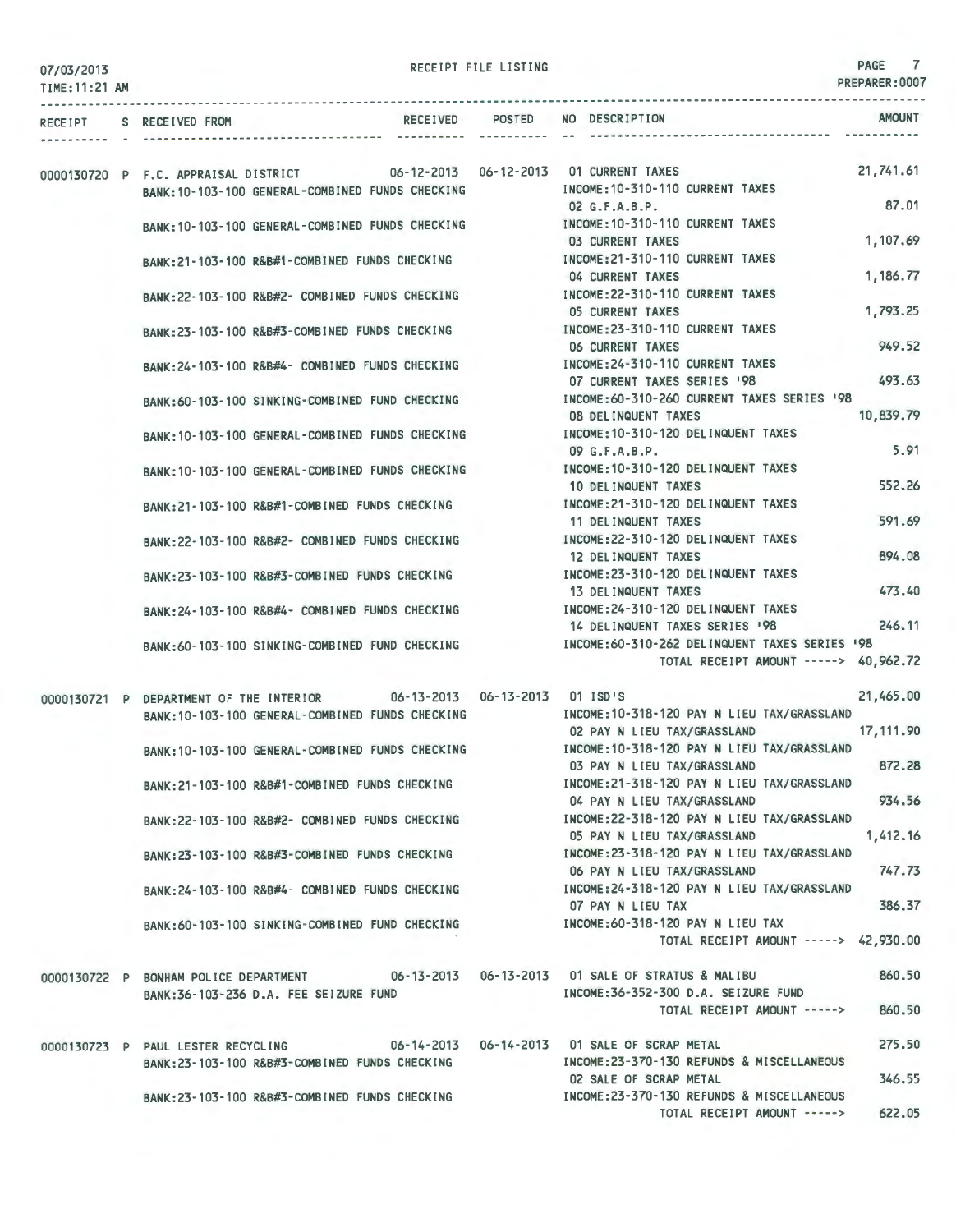| 07/03/2013<br>TIME: 11:21 AM |                                                                                                                                                           | RECEIPT FILE LISTING |                                                                                                     | PAGE<br>8<br>PREPARER: 0007 |
|------------------------------|-----------------------------------------------------------------------------------------------------------------------------------------------------------|----------------------|-----------------------------------------------------------------------------------------------------|-----------------------------|
|                              |                                                                                                                                                           |                      |                                                                                                     |                             |
| <b>RECEIPT</b>               | RECEIVED POSTED<br>S RECEIVED FROM                                                                                                                        | -----------          | NO DESCRIPTION                                                                                      | AMOUNT                      |
|                              | 0000130724 P David Thompson, Sherriff's Office 06-14-2013 06-14-2013 01 Case # 13-15635-Bennie Johnson<br>BANK: 37-103-137 CASH-CONTRABAND SEIZURE        |                      | INCOME: 37-207-099 HELD IN TRUST<br>TOTAL RECEIPT AMOUNT ----->                                     | 639.00<br>639.00            |
|                              |                                                                                                                                                           |                      |                                                                                                     |                             |
|                              | 0000130725 P Texas Department of Public Safety 06-14-2013 06-14-2013 01 Shipman Comm. License Fee<br>BANK: 44-103-100 HOMELAND SECURITY-COMB. FUND CHKING |                      | INCOME: 44-330-418 2011 HOMELAND SECURITY<br>TOTAL RECEIPT AMOUNT ----->                            | 650.00<br>650.00            |
|                              |                                                                                                                                                           |                      |                                                                                                     |                             |
|                              | 0000130726 P Energy Conservation Office 06-14-2013 06-14-2013 01 Frymire -Cooling Tower- 4-22-12<br>BANK: 10-103-100 GENERAL-COMBINED FUNDS CHECKING      |                      | INCOME:10-330-431 SECOEECB GRANT CS0710                                                             | 12, 141.00                  |
|                              |                                                                                                                                                           |                      | TOTAL RECEIPT AMOUNT ----->                                                                         | 12, 141.00                  |
|                              | 0000130727 P COMPTROLLER-STATE FISCAL 06-14-2013 06-14-2013 01 SALES TAX REVENUES<br>BANK: 10-103-100 GENERAL-COMBINED FUNDS CHECKING                     |                      | INCOME: 10-318-160 SALES TAX REVENUES                                                               | 52,520.76                   |
|                              | BANK:21-103-100 R&B#1-COMBINED FUNDS CHECKING                                                                                                             |                      | 02 SALES TAX REVENUES<br>INCOME: 21-318-160 SALES TAX REVENUES                                      | 2,678.11                    |
|                              | BANK:22-103-100 R&B#2- COMBINED FUNDS CHECKING                                                                                                            |                      | 03 SALES TAX REVENUES<br>INCOME: 22-318-160 SALES TAX REVENUES                                      | 2,865.71                    |
|                              |                                                                                                                                                           |                      | 04 SALES TAX REVENUES                                                                               | 4,327.68                    |
|                              | BANK:23-103-100 R&B#3-COMBINED FUNDS CHECKING                                                                                                             |                      | INCOME: 23-318-160 SALES TAX REVENUES<br><b>05 SALES TAX REVENUES</b>                               | 2,296.45                    |
|                              | BANK:24-103-100 R&B#4- COMBINED FUNDS CHECKING                                                                                                            |                      | INCOME: 24-318-160 SALES TAX REVENUES<br>TOTAL RECEIPT AMOUNT -----> 64,688.71                      |                             |
| 0000130728 P US bank         | BANK: 10-103-100 GENERAL-COMBINED FUNDS CHECKING                                                                                                          |                      | 06-14-2013  06-14-2013  01 APRIL 2013  Inmate per diem<br>INCOME:10-319-553 INMATE PER DIEM PAYMENT | 31,180.00                   |
|                              |                                                                                                                                                           |                      | TOTAL RECEIPT AMOUNT ----->                                                                         | 31,180.00                   |
| 0000130729 P US bank         |                                                                                                                                                           |                      | 06-14-2013  06-14-2013  01 MAY 2013  Inmate per diem                                                | 31,232.50                   |
|                              | BANK: 10-103-100 GENERAL-COMBINED FUNDS CHECKING                                                                                                          |                      | INCOME:10-319-553 INMATE PER DIEM PAYMENT<br>TOTAL RECEIPT AMOUNT -----> 31,232.50                  |                             |
|                              | 0000130730 P F.C. TAX A/C W/E 5-31-2013 06-17-2013 06-17-2013 01 COMMISSION ON CAR TITLES                                                                 |                      |                                                                                                     | 765.00                      |
|                              | BANK: 10-103-100 GENERAL-COMBINED FUNDS CHECKING                                                                                                          |                      | INCOME: 10-321-250 COMMISSION ON CAR TITLES<br>TOTAL RECEIPT AMOUNT ----->                          | 765.00                      |
|                              |                                                                                                                                                           |                      |                                                                                                     |                             |
|                              | 0000130731 P F.C. TAX A/C -TPW-MAY, 2013 06-17-2013 06-17-2013 01 TPW BOAT REG./TITLES<br>BANK: 10-103-100 GENERAL-COMBINED FUNDS CHECKING                |                      | INCOME:10-321-400 TPW BOAT REG./TITLES                                                              | 648.46                      |
|                              |                                                                                                                                                           |                      | TOTAL RECEIPT AMOUNT ----->                                                                         | 648.46                      |
|                              | 0000130732 P F.C. TAX A/C W/E 6-7-2013 06-17-2013 06-17-2013 01 COMMISSIONS ON CAR REGIST<br>BANK: 10-103-100 GENERAL-COMBINED FUNDS CHECKING             |                      | INCOME: 10-321-200 COMMISSIONS ON CAR REGIST                                                        | 2,223.20                    |
|                              | BANK:21-103-100 R&B#1-COMBINED FUNDS CHECKING                                                                                                             |                      | 02 COUNTY'S ADDITIONAL \$10<br>INCOME:21-321-300 COUNTY'S ADDITIONAL \$10                           | 1,691.49                    |
|                              |                                                                                                                                                           |                      | 03 COUNTY'S ADDITIONAL \$10                                                                         | 1,812.26                    |
|                              | BANK:22-103-100 R&B#2- COMBINED FUNDS CHECKING                                                                                                            |                      | INCOME:22-321-300 COUNTY'S ADDITIONAL \$10<br>04 COUNTY'S ADDITIONAL \$10                           | 2,738.39                    |
|                              | BANK:23-103-100 R&B#3-COMBINED FUNDS CHECKING                                                                                                             |                      | INCOME:23-321-300 COUNTY'S ADDITIONAL \$10                                                          |                             |
|                              | BANK:24-103-100 R&B#4- COMBINED FUNDS CHECKING                                                                                                            |                      | 05 COUNTY'S ADDITIONAL \$10<br>INCOME:24-321-300 COUNTY'S ADDITIONAL \$10                           | 1,449.96                    |
|                              |                                                                                                                                                           |                      | TOTAL RECEIPT AMOUNT ----->                                                                         | 9,915.30                    |
|                              | 0000130733 P F.C. TAX A/C W/E 6-7-2013 06-17-2013 06-17-2013 01 COMMISSION ON CAR TITLES                                                                  |                      |                                                                                                     | 855.00                      |
|                              | BANK: 10-103-100 GENERAL-COMBINED FUNDS CHECKING                                                                                                          |                      | INCOME:10-321-250 COMMISSION ON CAR TITLES<br>TOTAL RECEIPT AMOUNT ----->                           | 855.00                      |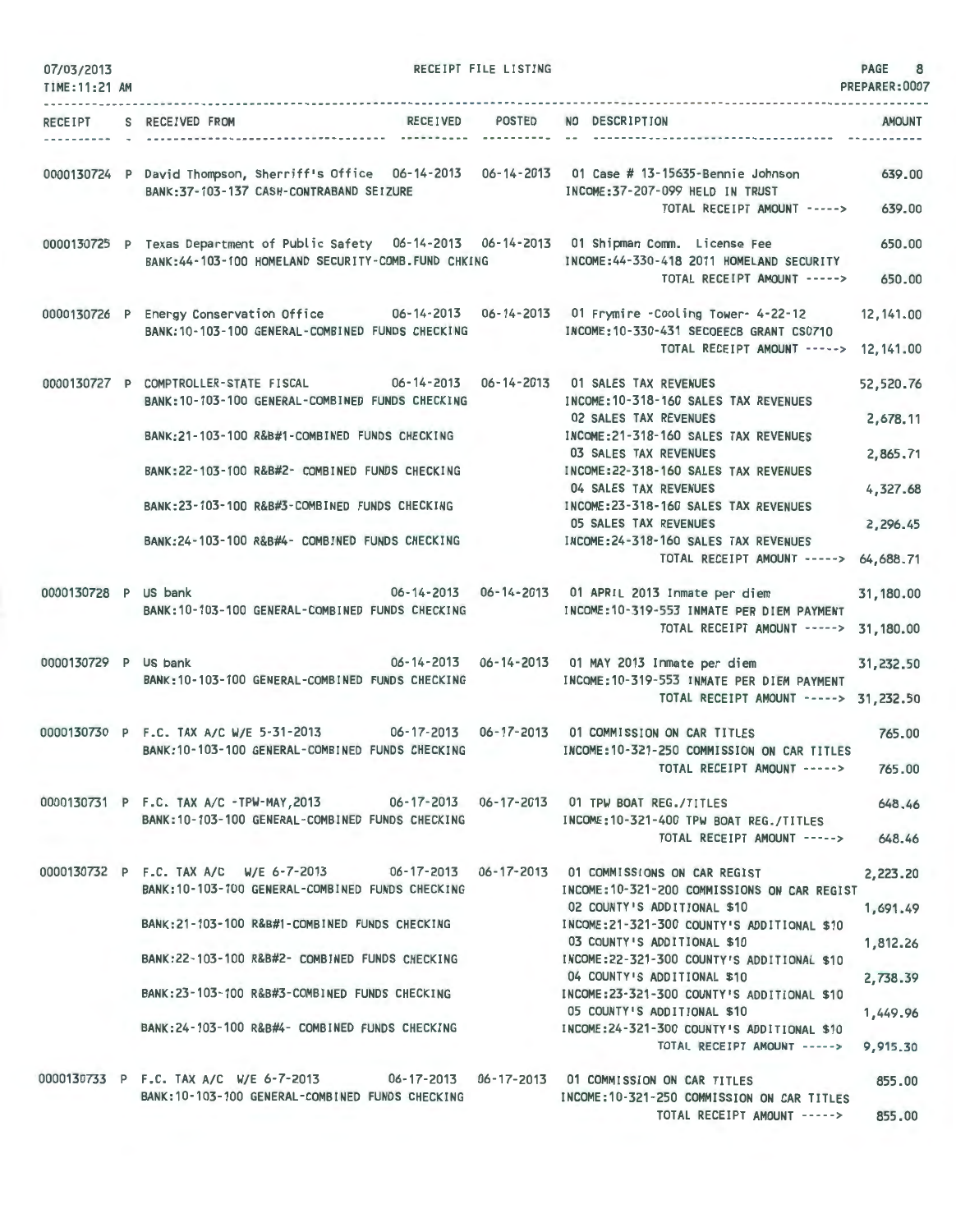| 07/03/2013<br>TIME: 11:21 AM | RECEIPT FILE LISTING                                                                                                                    | 9<br>PAGE<br>PREPARER: 0007                                                                       |
|------------------------------|-----------------------------------------------------------------------------------------------------------------------------------------|---------------------------------------------------------------------------------------------------|
|                              |                                                                                                                                         |                                                                                                   |
|                              | RECEIVED POSTED NO DESCRIPTION<br>RECEIPT S RECEIVED FROM<br>                                                                           | <b>AMOUNT</b>                                                                                     |
|                              | 0000130734 P CITY OF LADONIA 06-17-2013 06-17-2013 01 HAULING                                                                           | 200,00                                                                                            |
|                              | BANK:23-103-100 R&B#3-COMBINED FUNDS CHECKING                                                                                           | INCOME: 23-370-145 REIMBURSEMENT OF MATERIALS<br>TOTAL RECEIPT AMOUNT -----><br>200,00            |
|                              | 0000130735 P FANNIN COUNTY CSCD 06-17-2013 06-17-2013 01 BLOOD DRAWS<br>BANK:36-103-136 D. A. FEE CASH ACCT.                            | 50.00<br>INCOME: 36-370-130 REFUNDS & MISCELLANEOUS<br>TOTAL RECEIPT AMOUNT -----><br>50.00       |
|                              | 0000130736 P F.C. HEALTH INSPECTOR 06-17-2013 06-17-2013 01 \$5 COUNTY FEE/FOOD HANDLERS CLASS                                          | 80.00                                                                                             |
|                              | BANK: 10-103-100 GENERAL-COMBINED FUNDS CHECKING                                                                                        | INCOME: 10-320-546 \$5 COUNTY FEE/FOOD HANDLERS CLASS<br>02 FOOD SERV.PERMITS/CLASSES<br>2,165,00 |
|                              | BANK: 10-103-100 GENERAL-COMBINED FUNDS CHECKING                                                                                        | INCOME: 10-320-545 FOOD SERV. PERMITS/CLASSES<br>TOTAL RECEIPT AMOUNT -----><br>2,245.00          |
| 0000130737 P JOHN SNYDER     |                                                                                                                                         | 06-17-2013  06-17-2013  01 Trenton High Meadows#107900  1,400.00                                  |
|                              | BANK:22-103-100 R&B#2- COMBINED FUNDS CHECKING                                                                                          | INCOME:22-370-150 TRENTON HIGH MEADOWS SUBDIVISION<br>TOTAL RECEIPT AMOUNT -----> 1,400.00        |
| 0000130738 P ECTOR ISD       | 06-17-2013 06-17-2013 01 ELECTION REIMBURSEMENT                                                                                         | 875.00                                                                                            |
|                              | BANK: 48-103-100 ELECTION EQUIP. FUND-COMBINED FUNDS                                                                                    | INCOME: 48-340-484 ELECTION REIMBURSEMENT<br>02 ELECTION REIMBURSEMENTS<br>75.00                  |
|                              | BANK: 10-103-100 GENERAL-COMBINED FUNDS CHECKING                                                                                        | INCOME: 10-340-484 ELECTION REIMBURSEMENTS<br>3.90<br>03 BIDS AND NOTICES                         |
|                              | BANK:10-103-100 GENERAL-COMBINED FUNDS CHECKING                                                                                         | INCOME: 10-404-430 BIDS AND NOTICES<br>953.90<br>TOTAL RECEIPT AMOUNT ----->                      |
| 0000130739 P BONHAM ISD      |                                                                                                                                         | 875.00                                                                                            |
|                              | BANK:48-103-100 ELECTION EQUIP.FUND-COMBINED FUNDS                                                                                      | INCOME: 48-340-484 ELECTION REIMBURSEMENT<br>75.00<br>02 ELECTION REIMBURSEMENTS                  |
|                              | BANK:10-103-100 GENERAL-COMBINED FUNDS CHECKING                                                                                         | INCOME:10-340-484 ELECTION REIMBURSEMENTS<br>3.90<br>03 BIDS AND NOTICES                          |
|                              | BANK: 10-103-100 GENERAL-COMBINED FUNDS CHECKING                                                                                        | INCOME: 10-404-430 BIDS AND NOTICES                                                               |
|                              |                                                                                                                                         | 953.90<br>TOTAL RECEIPT AMOUNT ----->                                                             |
|                              | 06-17-2013  06-17-2013  01 ELECTION REIMBURSEMENT<br>0000130740 P CITY OF LADONIA<br>BANK:48-103-100 ELECTION EQUIP.FUND-COMBINED FUNDS | 700.00<br>INCOME:48-340-484 ELECTION REIMBURSEMENT                                                |
|                              | BANK:10-103-100 GENERAL-COMBINED FUNDS CHECKING                                                                                         | 02 ELECTION REIMBURSEMENTS<br>75,00<br>INCOME: 10-340-484 ELECTION REIMBURSEMENTS                 |
|                              | BANK: 10-103-100 GENERAL-COMBINED FUNDS CHECKING                                                                                        | 03 BIDS AND NOTICES<br>3.90<br>INCOME:10-404-430 BIDS AND NOTICES                                 |
|                              |                                                                                                                                         | 778.90<br>TOTAL RECEIPT AMOUNT ----->                                                             |
|                              | 0000130741 P F.C. JUVENILE PROBATION 06-18-2013 06-18-2013 01 COUNSELING FEES # 1882                                                    | 37.50                                                                                             |
|                              | BANK: 89-103-189 CASH-TJJD-A                                                                                                            | INCOME:89-575-414 NON-RESIDENTIAL SERVICES<br>37.50<br>TOTAL RECEIPT AMOUNT ----->                |
|                              | 0000130742 P J.P. # 2 - MAY 2013 REPORT                                                                                                 | 06-19-2013  06-19-2013  01 COURT COSTS/ARREST FEES<br>433.41                                      |
|                              | BANK: 10-103-100 GENERAL-COMBINED FUNDS CHECKING                                                                                        | INCOME: 10-318-130 COURT COSTS/ARREST FEES<br>02 JUDICIAL SUPP.FEE(60 CENTS)<br>3.00              |
|                              | BANK: 10-103-100 GENERAL-COMBINED FUNDS CHECKING                                                                                        | INCOME:10-370-166 JUDICIAL SUPP.FEE(60 CENTS)<br>03 JUROR REIMB.FEE<br>20.00                      |
|                              | BANK: 10-103-100 GENERAL-COMBINED FUNDS CHECKING                                                                                        | INCOME: 10-370-167 JUROR REIMB.FEE<br>04 J. P. #2 FEES<br>384.80                                  |
|                              | BANK: 10-103-100 GENERAL-COMBINED FUNDS CHECKING                                                                                        | INCOME: 10-340-456 J. P. #2 FEES<br>05 CONSTABLE FEES<br>70.00                                    |
|                              | BANK: 10-103-100 GENERAL-COMBINED FUNDS CHECKING                                                                                        | INCOME: 10-340-550 CONSTABLE FEES                                                                 |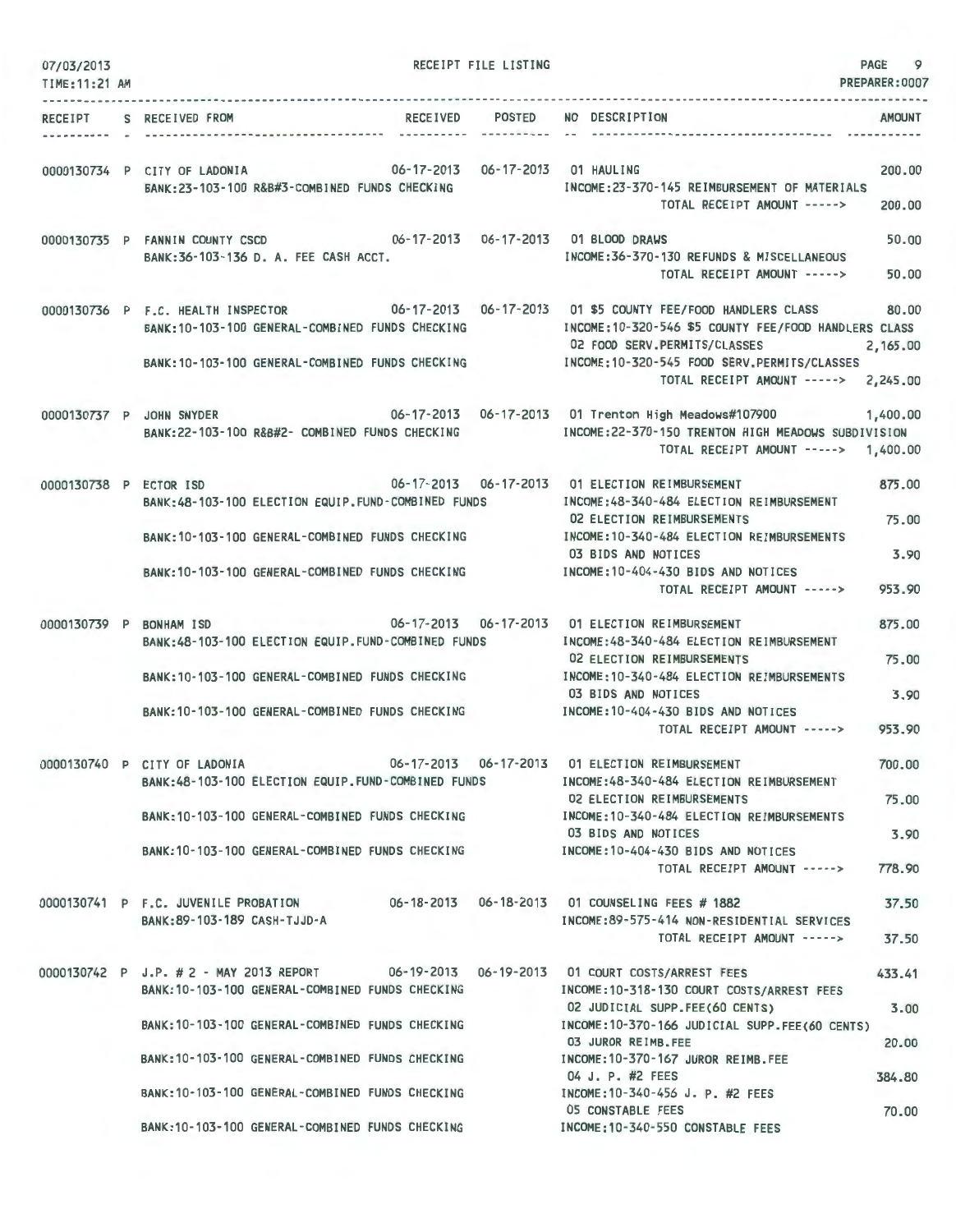#### TIME:11:21 AM

RECEIPT FILE LISTING PAGE 10

|                      | RECEIPT S RECEIVED FROM |                                                                             | RECEIVED POSTED | NO DESCRIPTION                                                                            | <b>AMOUNT</b> |
|----------------------|-------------------------|-----------------------------------------------------------------------------|-----------------|-------------------------------------------------------------------------------------------|---------------|
| 0000130742 Continued |                         |                                                                             |                 | 06 JUSTICE OF PEACE FEES                                                                  | 15.00         |
|                      |                         | BANK:11-103-100 C.H. SECURITY-COMBINED FUNDS CKING                          |                 | INCOME:11-340-651 JUSTICE OF PEACE FEES<br>07 JUSTICE CT.BLDG.SEC.FEE                     | 4.99          |
|                      |                         | BANK: 14-103-100 JUST.CT.BLDG.SEC.-COMB.FUNDS CKING                         |                 | INCOME:14-370-168 JUSTICE CT.BLDG.SEC.FEE                                                 |               |
|                      |                         | BANK:27-103-100 J.P.#2 JUST.CT.TECH-COMB.FUND CKING                         |                 | 08 J.P.#2 TECHNOLOGY FEES<br>INCOME:27-370-456 J.P.#2 TECHNOLOGY FEES                     | 20,00         |
|                      |                         |                                                                             |                 | 09 J. P. #2 FINES                                                                         | 12.51         |
|                      |                         | BANK:21-103-100 R&B#1-COMBINED FUNDS CHECKING                               |                 | INCOME: 21-350-456 J. P. #2 FINES<br>10 J. P. #2 FINES                                    |               |
|                      |                         | BANK:22-103-100 R&B#2- COMBINED FUNDS CHECKING                              |                 | INCOME:22-350-456 J. P. #2 FINES                                                          | 13.41         |
|                      |                         |                                                                             |                 | 11 J. P. #2 FINES                                                                         | 20.25         |
|                      |                         | BANK:23-103-100 R&B#3-COMBINED FUNDS CHECKING                               |                 | INCOME: 23-350-456 J. P. #2 FINES<br>12 J. P. #2 FINES                                    | 10.73         |
|                      |                         | BANK: 24-103-100 R&B#4- COMBINED FUNDS CHECKING                             |                 | INCOME: 24-350-456 J. P. #2 FINES                                                         |               |
|                      |                         |                                                                             |                 | TOTAL RECEIPT AMOUNT ----->                                                               | 1,008.10      |
|                      |                         | 0000130743 P F.C. APPRAISAL DISTRICT 06-19-2013 06-19-2013 01 CURRENT TAXES |                 |                                                                                           | 5,103.77      |
|                      |                         | BANK:10-103-100 GENERAL-COMBINED FUNDS CHECKING                             |                 | INCOME:10-310-110 CURRENT TAXES<br>02 GFABP                                               | 14.43         |
|                      |                         | BANK: 10-103-100 GENERAL-COMBINED FUNDS CHECKING                            |                 | INCOME: 10-310-110 CURRENT TAXES                                                          |               |
|                      |                         |                                                                             |                 | 03 TAX CERTIFICATES                                                                       | 439.93        |
|                      |                         | BANK: 10-103-100 GENERAL-COMBINED FUNDS CHECKING                            |                 | INCOME:10-321-901 TAX CERTIFICATES<br>04 CURRENT TAXES                                    | 260.03        |
|                      |                         | BANK:21-103-100 R&B#1-COMBINED FUNDS CHECKING                               |                 | INCOME:21-310-110 CURRENT TAXES                                                           |               |
|                      |                         | BANK:22-103-100 R&B#2- COMBINED FUNDS CHECKING                              |                 | <b>05 CURRENT TAXES</b><br>INCOME: 22-310-110 CURRENT TAXES                               | 278.59        |
|                      |                         |                                                                             |                 | <b>06 CURRENT TAXES</b>                                                                   | 420.95        |
|                      |                         | BANK:23-103-100 R&B#3-COMBINED FUNDS CHECKING                               |                 | INCOME: 23-310-110 CURRENT TAXES<br><b>07 CURRENT TAXES</b>                               |               |
|                      |                         | BANK:24-103-100 R&B#4- COMBINED FUNDS CHECKING                              |                 | INCOME:24-310-110 CURRENT TAXES                                                           | 222.90        |
|                      |                         |                                                                             |                 | 08 CURRENT TAXES SERIES '98                                                               | 115.88        |
|                      |                         | BANK:60-103-100 SINKING-COMBINED FUND CHECKING                              |                 | INCOME:60-310-260 CURRENT TAXES SERIES '98<br>09 DELINQUENT TAXES                         | 3,361.54      |
|                      |                         | BANK: 10-103-100 GENERAL-COMBINED FUNDS CHECKING                            |                 | INCOME: 10-310-120 DELINQUENT TAXES                                                       |               |
|                      |                         | BANK:21-103-100 R&B#1-COMBINED FUNDS CHECKING                               |                 | 10 DELINQUENT TAXES<br>INCOME:21-310-120 DELINQUENT TAXES                                 | 171.26        |
|                      |                         |                                                                             |                 | 11 DELINQUENT TAXES                                                                       | 183.49        |
|                      |                         | BANK:22-103-100 R&B#2- COMBINED FUNDS CHECKING                              |                 | INCOME:22-310-120 DELINQUENT TAXES                                                        |               |
|                      |                         | BANK:23-103-100 R&B#3-COMBINED FUNDS CHECKING                               |                 | 12 DELINQUENT TAXES<br>INCOME: 23-310-120 DELINQUENT TAXES                                | 277.26        |
|                      |                         |                                                                             |                 | 13 DELINQUENT TAXES                                                                       | 146.81        |
|                      |                         | BANK:24-103-100 R&B#4- COMBINED FUNDS CHECKING                              |                 | INCOME:24-310-120 DELINQUENT TAXES<br>14 DELINQUENT TAXES SERIES '98                      | 76.32         |
|                      |                         | BANK:60-103-100 SINKING-COMBINED FUND CHECKING                              |                 | INCOME:60-310-262 DELINQUENT TAXES SERIES '98                                             |               |
|                      |                         |                                                                             |                 | TOTAL RECEIPT AMOUNT -----> 11,073.16                                                     |               |
|                      |                         |                                                                             |                 | 0000130744 P J.P. # 2 - MAY 2013- REPORT 06-19-2013 06-19-2013 01 COURT COSTS/ARREST FEES | 8,258.21      |
|                      |                         | BANK: 10-103-100 GENERAL-COMBINED FUNDS CHECKING                            |                 | INCOME:10-318-130 COURT COSTS/ARREST FEES                                                 |               |
|                      |                         | BANK:10-103-100 GENERAL-COMBINED FUNDS CHECKING                             |                 | 02 SHERIFF FEES<br>INCOME:10-340-560 SHERIFF FEES                                         | 58.17         |
|                      |                         |                                                                             |                 | 03 J. P. #1 FINES                                                                         | 1,774.45      |
|                      |                         | BANK: 10-103-100 GENERAL-COMBINED FUNDS CHECKING                            |                 | INCOME:10-350-455 J. P. #1 FINES<br>04 ADM.OF COURT JUSTICE 10% SB 1417                   | 1.05          |
|                      |                         | BANK:10-103-100 GENERAL-COMBINED FUNDS CHECKING                             |                 | INCOME:10-370-163 ADM.OF COURT JUSTICE 10% SB 1417                                        |               |
|                      |                         | BANK:10-103-100 GENERAL-COMBINED FUNDS CHECKING                             |                 | 05 TIME PAYMENT FEE 40% SB 1417<br>INCOME: 10-370-164 TIME PAYMENT FEE 40% SB 1417        | 4.20          |
|                      |                         |                                                                             |                 |                                                                                           |               |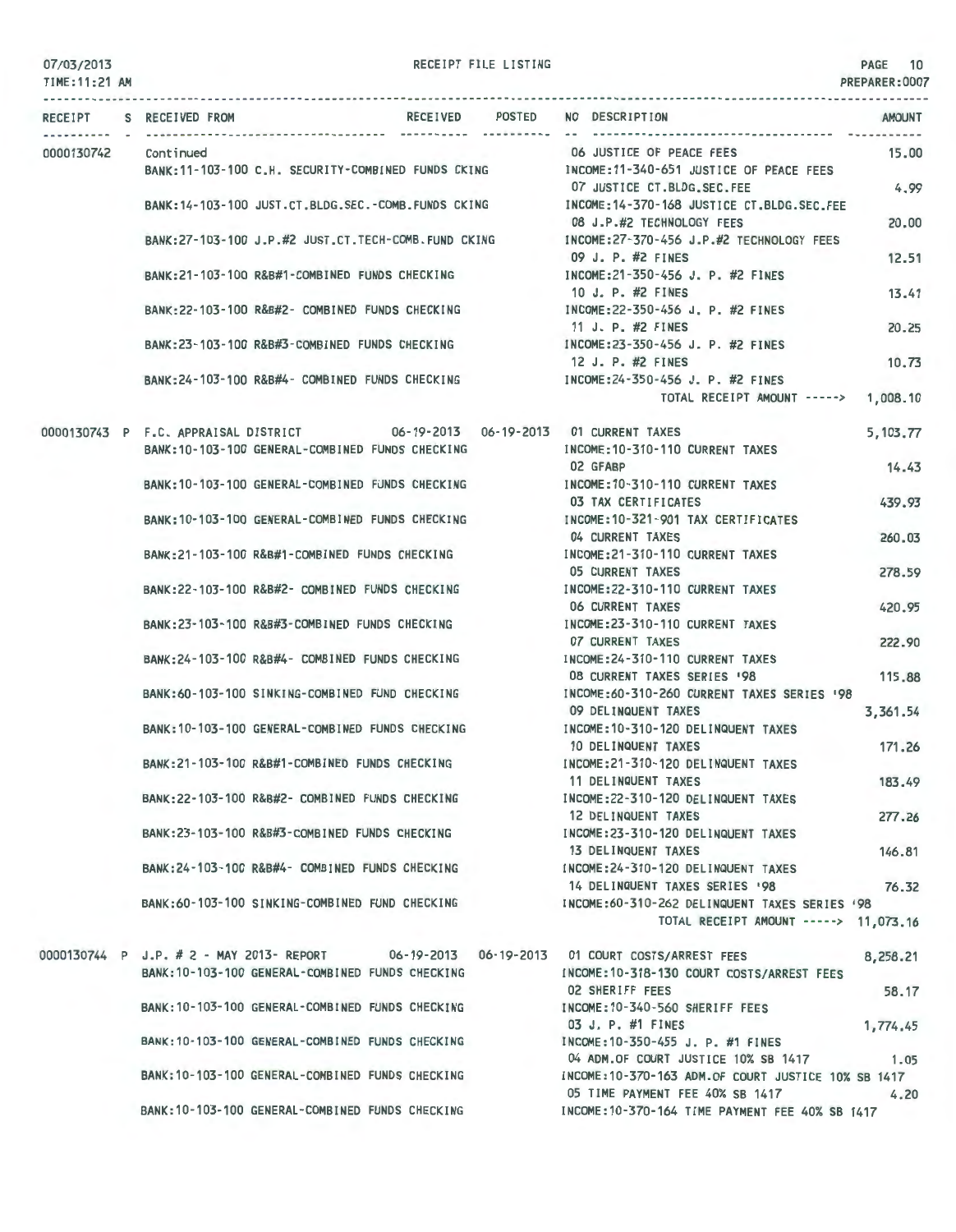TIME:11:21 AM

|                      | RECEIVED POSTED<br>RECEIPT S RECEIVED FROM<br>----------- ---------- --                      | NO DESCRIPTION<br><b>AMOUNT</b><br>-----------------------------                    |
|----------------------|----------------------------------------------------------------------------------------------|-------------------------------------------------------------------------------------|
| 0000130744 Continued |                                                                                              | 06 JUDICIAL SUPP.FEE(60 CENTS)<br>53.77                                             |
|                      | BANK: 10-103-100 GENERAL-COMBINED FUNDS CHECKING                                             | INCOME:10-370-166 JUDICIAL SUPP.FEE(60 CENTS)                                       |
|                      |                                                                                              | 07 JUROR REIMB.FEE<br>358.41                                                        |
|                      | BANK: 10-103-100 GENERAL-COMBINED FUNDS CHECKING                                             | INCOME:10-370-167 JUROR REIMB.FEE                                                   |
|                      |                                                                                              | 08 J. P. #1 FEES<br>2,260.44                                                        |
|                      | BANK: 10-103-100 GENERAL-COMBINED FUNDS CHECKING                                             | INCOME:10-340-455 J. P. #1 FEES                                                     |
|                      |                                                                                              | 09 CONSTABLE FEES<br>1,051.86                                                       |
|                      | BANK: 10-103-100 GENERAL-COMBINED FUNDS CHECKING                                             | INCOME:10-340-550 CONSTABLE FEES                                                    |
|                      |                                                                                              | 0.34<br>10 INTEREST EARNINGS                                                        |
|                      | BANK:10-103-100 GENERAL-COMBINED FUNDS CHECKING                                              | INCOME: 10-360-100 INTEREST EARNINGS                                                |
|                      |                                                                                              | 11 JUSTICE OF PEACE FEES<br>269.74<br>INCOME:11-340-651 JUSTICE OF PEACE FEES       |
|                      | BANK:11-103-100 C.H. SECURITY-COMBINED FUNDS CKING                                           | 12 JUSTICE CT.BLDG.SEC.FEE<br>88.56                                                 |
|                      | BANK: 14-103-100 JUST.CT.BLDG.SEC.-COMB.FUNDS CKING                                          | INCOME: 14-370-168 JUSTICE CT.BLDG.SEC.FEE                                          |
|                      |                                                                                              | 13 J.P.#1 TECHNOLOGY FEES<br>359.68                                                 |
|                      | BANK: 26-103-100 J.P.#1 JUST.CT. TECH-COMB. FUND CKING                                       | INCOME: 26-370-455 J.P.#1 TECHNOLOGY FEES                                           |
|                      |                                                                                              | 14 J. P. #1 FINES<br>818.26                                                         |
|                      | BANK:21-103-100 R&B#1-COMBINED FUNDS CHECKING                                                | INCOME:21-350-455 J. P. #1 FINES                                                    |
|                      |                                                                                              | 15 J. P. #1 FINES<br>876.68                                                         |
|                      | BANK:22-103-100 R&B#2- COMBINED FUNDS CHECKING                                               | INCOME:22-350-455 J. P. #1 FINES                                                    |
|                      |                                                                                              | 16 J. P. #1 FINES<br>1,324.69                                                       |
|                      | BANK:23-103-100 R&B#3-COMBINED FUNDS CHECKING                                                | INCOME:23-350-455 J. P. #1 FINES                                                    |
|                      |                                                                                              | 17 J. P. #1 FINES<br>701.42                                                         |
|                      | BANK:24-103-100 R&B#4- COMBINED FUNDS CHECKING                                               | INCOME:24-350-455 J. P. #1 FINES                                                    |
|                      |                                                                                              | TOTAL RECEIPT AMOUNT -----> 18,259.93                                               |
|                      |                                                                                              |                                                                                     |
|                      | 0000130745 P TREASURER-GRAYSON COUNTY 06-19-2013 06-19-2013 01 TRAIN THE TRAINER             | 480.00                                                                              |
|                      | BANK: 10-103-100 GENERAL-COMBINED FUNDS CHECKING                                             | INCOME: 10-370-130 REFUNDS & MISCELLANEOUS<br>TOTAL RECEIPT AMOUNT -----><br>480.00 |
|                      |                                                                                              |                                                                                     |
|                      | 0000130746 P F.C. TAX A/C W/E - 6-14-2013 06-19-2013 06-19-2013 01 COMMISSIONS ON CAR REGIST | 1,686.51                                                                            |
|                      | BANK: 10-103-100 GENERAL-COMBINED FUNDS CHECKING                                             | INCOME:10-321-200 COMMISSIONS ON CAR REGIST                                         |
|                      |                                                                                              | 02 COUNTY'S ADDITIONAL \$10<br>1,215.83                                             |
|                      | BANK:21-103-100 R&B#1-COMBINED FUNDS CHECKING                                                | INCOME: 21-321-300 COUNTY'S ADDITIONAL \$10                                         |
|                      |                                                                                              | 03 COUNTY'S ADDITIONAL \$10<br>1,302.63                                             |
|                      | BANK:22-103-100 R&B#2- COMBINED FUNDS CHECKING                                               | INCOME: 22-321-300 COUNTY'S ADDITIONAL \$10                                         |
|                      |                                                                                              | 04 COUNTY'S ADDITIONAL \$10<br>1,968.32                                             |
|                      | BANK:23-103-100 R&B#3-COMBINED FUNDS CHECKING                                                | INCOME:23-321-300 COUNTY'S ADDITIONAL \$10                                          |
|                      |                                                                                              | 05 COUNTY'S ADDITIONAL \$10<br>1,042.22                                             |
|                      | BANK:24-103-100 R&B#4- COMBINED FUNDS CHECKING                                               | INCOME:24-321-300 COUNTY'S ADDITIONAL \$10                                          |
|                      |                                                                                              | TOTAL RECEIPT AMOUNT -----> 7,215.51                                                |
|                      | 0000130747 P DISTRICT CLERK TRUST 06-20-2013 06-20-2013 01 DISTRICT CLERK FEES # 38423       |                                                                                     |
|                      | BANK: 10-103-100 GENERAL-COMBINED FUNDS CHECKING                                             | 14.97<br>INCOME:10-340-450 DISTRICT CLERK FEES                                      |
|                      |                                                                                              | TOTAL RECEIPT AMOUNT -----><br>14.97                                                |
|                      |                                                                                              |                                                                                     |
|                      | 0000130748 P J.P.# 3 - MAY 2013 - REPORT 06-20-2013 06-20-2013 01 COURT COSTS/ARREST FEES    | 766.00                                                                              |
|                      | BANK: 10-103-100 GENERAL-COMBINED FUNDS CHECKING                                             | INCOME: 10-318-130 COURT COSTS/ARREST FEES                                          |
|                      |                                                                                              | <b>02 SHERIFF FEES</b><br>5.00                                                      |
|                      | BANK: 10-103-100 GENERAL-COMBINED FUNDS CHECKING                                             | INCOME: 10-340-560 SHERIFF FEES                                                     |
|                      |                                                                                              | 03 J. P. #3 FINES<br>25,00                                                          |
|                      | BANK: 10-103-100 GENERAL-COMBINED FUNDS CHECKING                                             | INCOME: 10-350-457 J. P. #3 FINES                                                   |
|                      |                                                                                              | 04 JUDICIAL SUPP.FEE(60 CENTS)<br>4.80                                              |
|                      | BANK: 10-103-100 GENERAL-COMBINED FUNDS CHECKING                                             | INCOME:10-370-166 JUDICIAL SUPP.FEE(60 CENTS)                                       |
|                      | BANK: 10-103-100 GENERAL-COMBINED FUNDS CHECKING                                             | 05 JUROR REIMB.FEE<br>32.00<br>INCOME:10-370-167 JUROR REIMB.FEE                    |
|                      |                                                                                              |                                                                                     |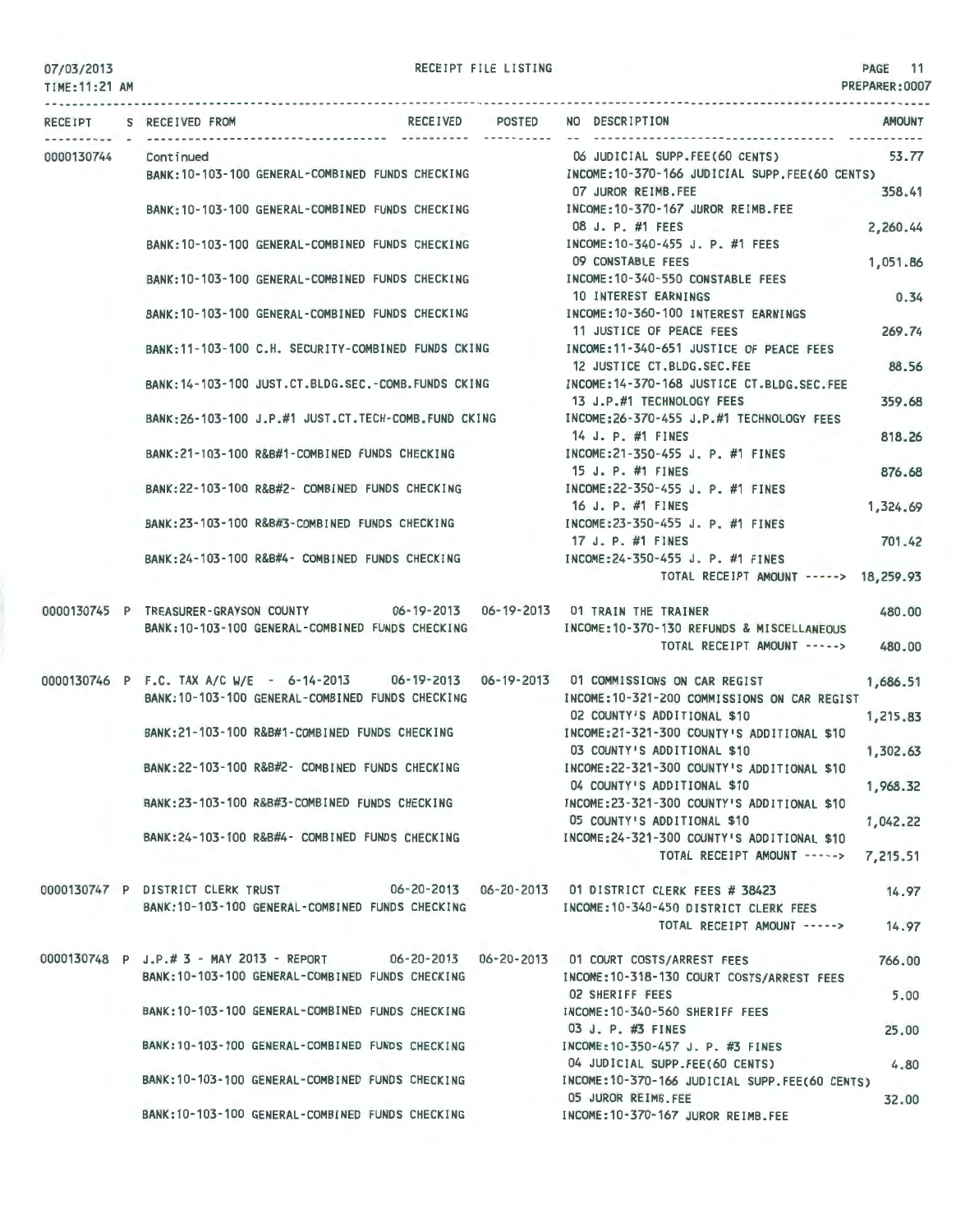| 07/03/2013<br>TIME: 11:21 AM |  |                                                                                                                             |  | RECEIPT FILE LISTING                    |                                                                                                                                         | PAGE 12<br>PREPARER: 0007 |
|------------------------------|--|-----------------------------------------------------------------------------------------------------------------------------|--|-----------------------------------------|-----------------------------------------------------------------------------------------------------------------------------------------|---------------------------|
|                              |  | RECEIPT S RECEIVED FROM                                                                                                     |  | RECEIVED POSTED                         | NO DESCRIPTION                                                                                                                          | <b>AMOUNT</b>             |
| 0000130748                   |  | Continued<br>BANK:10-103-100 GENERAL-COMBINED FUNDS CHECKING                                                                |  |                                         | 06 J. P. #3 FEES<br>INCOME:10-340-457 J. P. #3 FEES                                                                                     | 367.40                    |
|                              |  | BANK:10-103-100 GENERAL-COMBINED FUNDS CHECKING                                                                             |  |                                         | 07 CONSTABLE FEES<br>INCOME:10-340-550 CONSTABLE FEES                                                                                   | 445.00                    |
|                              |  | BANK: 11-103-100 C.H. SECURITY-COMBINED FUNDS CKING                                                                         |  |                                         | 08 JUSTICE OF PEACE FEES<br>INCOME:11-340-651 JUSTICE OF PEACE FEES                                                                     | 24.00                     |
|                              |  | BANK:14-103-100 JUST.CT.BLDG.SEC.-COMB.FUNDS CKING                                                                          |  |                                         | 09 JUSTICE CT.BLDG.SEC.FEE<br>INCOME:14-370-168 JUSTICE CT.BLDG.SEC.FEE                                                                 | 8.00                      |
|                              |  | BANK:28-103-100 J.P.#3 JUST.CT.TECH-COMB.FUND CKING                                                                         |  |                                         | 10 J.P.#3 TECHNOLOGY FEES<br>INCOME:28-370-456 J.P.#3 TECHNOLOGY FEES                                                                   | 32.00                     |
|                              |  | BANK:21-103-100 R&B#1-COMBINED FUNDS CHECKING                                                                               |  |                                         | 11 J. P. #3 FINES<br>INCOME:21-350-457 J. P. #3 FINES                                                                                   | 24.39                     |
|                              |  | BANK: 22-103-100 R&B#2- COMBINED FUNDS CHECKING                                                                             |  |                                         | 12 J. P. #3 FINES<br>INCOME: 22-350-457 J. P. #3 FINES                                                                                  | 26.13                     |
|                              |  | BANK:23-103-100 R&B#3-COMBINED FUNDS CHECKING                                                                               |  |                                         | 13 J. P. #3 FINES<br>INCOME: 23-350-457 J. P. #3 FINES                                                                                  | 39.48                     |
|                              |  | BANK: 24-103-100 R&B#4- COMBINED FUNDS CHECKING                                                                             |  |                                         | 14 J. P. #3 FINES<br>INCOME:24-350-457 J. P. #3 FINES                                                                                   | 20,90                     |
|                              |  | 0000130749 P DON BAILEY-ATTORNEY @ LAW 06-21-2013 06-21-2013 01 SURETY BAIL BOND FEE                                        |  |                                         | TOTAL RECEIPT AMOUNT -----> 1,820.10                                                                                                    | 15,00                     |
|                              |  | BANK: 13-103-113 SURETY BAIL BOND FEE                                                                                       |  |                                         | INCOME: 13-345-113 SURETY BAIL BOND FEE<br>TOTAL RECEIPT AMOUNT ----->                                                                  | 15,00                     |
|                              |  | 0000130750 P DOC'S BAIL BONDS                                                                                               |  |                                         | 195.00                                                                                                                                  |                           |
|                              |  | BANK: 13-103-113 SURETY BAIL BOND FEE                                                                                       |  |                                         | INCOME: 13-345-113 SURETY BAIL BOND FEE<br>TOTAL RECEIPT AMOUNT ----->                                                                  | 195.00                    |
|                              |  | 0000130751 P FANNIN COUNTY BAIL BONDS 06-21-2013 06-21-2013 01 SURETY BAIL BOND FEE<br>BANK:13-103-113 SURETY BAIL BOND FEE |  | INCOME: 13-345-113 SURETY BAIL BOND FEE | 165.00                                                                                                                                  |                           |
|                              |  |                                                                                                                             |  |                                         | TOTAL RECEIPT AMOUNT ----->                                                                                                             | 165.00                    |
|                              |  | 0000130752 P CARPENTER'S BAIL BONDS 06-21-2013 06-21-2013 01 SURETY BAIL BOND FEE<br>BANK: 13-103-113 SURETY BAIL BOND FEE  |  |                                         | INCOME: 13-345-113 SURETY BAIL BOND FEE                                                                                                 | 15,00                     |
|                              |  |                                                                                                                             |  |                                         | TOTAL RECEIPT AMOUNT ----->                                                                                                             | 15.00                     |
|                              |  | 0000130753 P CITY OF LADONIA<br>BANK:23-103-100 R&B#3-COMBINED FUNDS CHECKING                                               |  |                                         | INCOME: 23-370-145 REIMBURSEMENT OF MATERIALS                                                                                           | 152.82                    |
|                              |  |                                                                                                                             |  |                                         | TOTAL RECEIPT AMOUNT ----->                                                                                                             | 152.82                    |
|                              |  | 0000130754 P F.C. JUVENILE PROBATION<br>BANK: 89-103-189 CASH-TJJD-A                                                        |  |                                         | 06-24-2013  06-24-2013  01 COUNSELING FEES # 1882<br>INCOME:89-575-414 NON-RESIDENTIAL SERVICES                                         | 37.50                     |
|                              |  | BANK: 89-103-189 CASH-TJJD-A                                                                                                |  |                                         | 02 COUNSELING FEES # 1882<br>INCOME:89-575-414 NON-RESIDENTIAL SERVICES                                                                 | 37.50                     |
|                              |  | BANK: 89-103-189 CASH-TJJD-A                                                                                                |  |                                         | 03 COUNSELING FEES # 1988<br>INCOME:89-575-414 NON-RESIDENTIAL SERVICES                                                                 | 37.50                     |
|                              |  | BANK: 89-103-189 CASH-TJJD-A                                                                                                |  |                                         | 04 COUNSELING FEES # 1988<br>INCOME:89-575-414 NON-RESIDENTIAL SERVICES                                                                 | 37.50                     |
|                              |  | BANK: 89-103-189 CASH-TJJD-A                                                                                                |  |                                         | 05 COUNSELING FEES # 1988<br>INCOME: 89-575-414 NON-RESIDENTIAL SERVICES                                                                | 22.50                     |
|                              |  |                                                                                                                             |  |                                         | TOTAL RECEIPT AMOUNT ----->                                                                                                             | 172.50                    |
|                              |  | BANK:87-103-187 CASH-JUVENILE PROBATION                                                                                     |  |                                         | 0000130755 P F.C. JUVENILE PROBATION 06-24-2013 06-24-2013 01 JUVENILE PROBATION FEES#1988<br>INCOME:87-340-575 JUVENILE PROBATION FEES | 17.00                     |

BANK:87-103-187 CASH-JUVENILE PROBATION

TOTAL RECEIPT AMOUNT -----> 105.00

88.00

02 JUVENILE PROBATION FEES#1988

INCOME:87-340-575 JUVENILE PROBATION FEES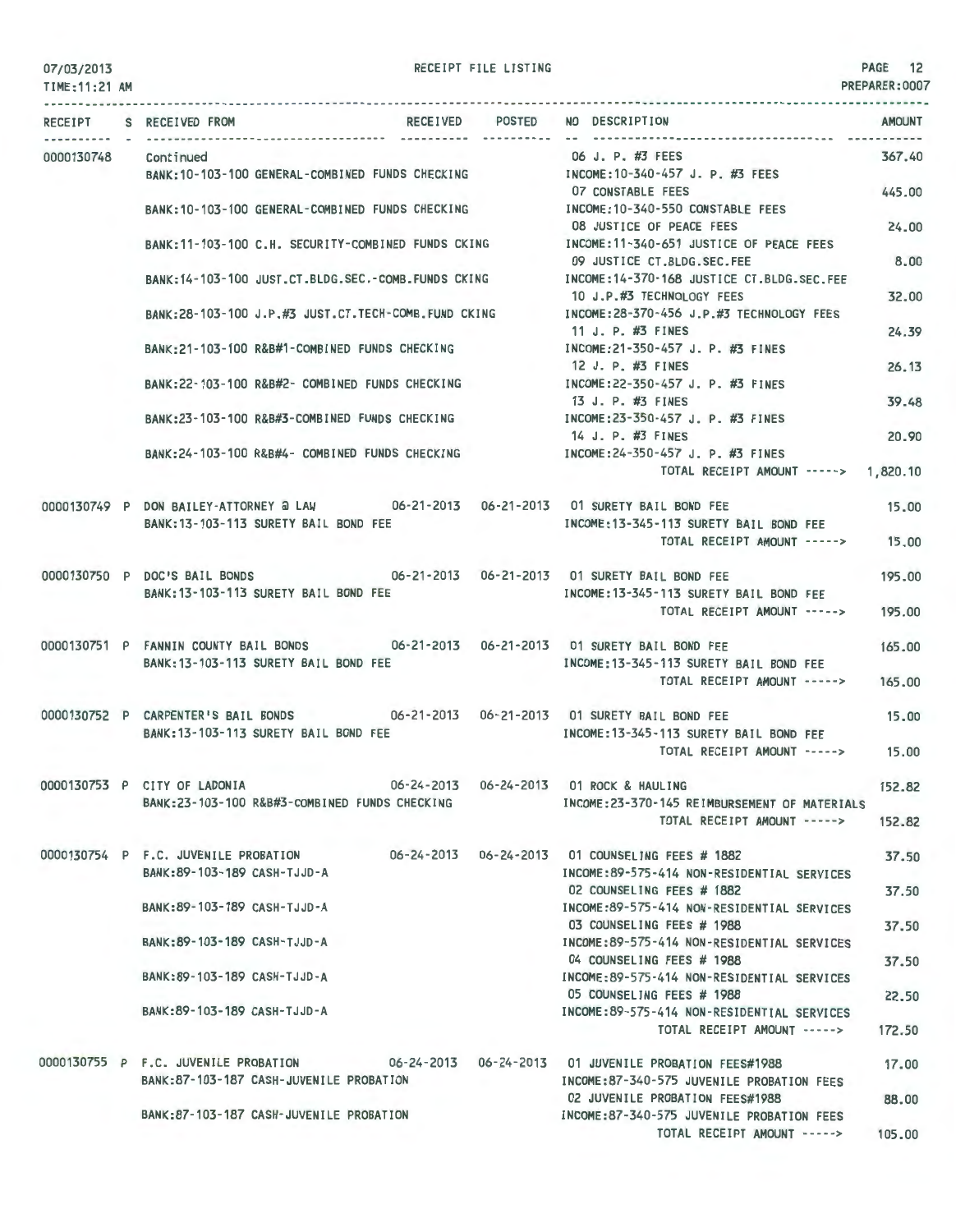| 07/03/2013     |  | PAGE 13<br>RECEIPT FILE LISTING                                                                  |                 |               |                                                                                                               |                |  |
|----------------|--|--------------------------------------------------------------------------------------------------|-----------------|---------------|---------------------------------------------------------------------------------------------------------------|----------------|--|
| TIME: 11:21 AM |  |                                                                                                  |                 |               |                                                                                                               | PREPARER: 0007 |  |
|                |  | RECEIPT S RECEIVED FROM                                                                          | RECEIVED POSTED |               | NO DESCRIPTION                                                                                                | <b>AMOUNT</b>  |  |
|                |  |                                                                                                  |                 | ---------- -- |                                                                                                               |                |  |
|                |  | 0000130756 P VERIZON WIRELESS                                                                    |                 |               | 06-24-2013  06-24-2013  01 RENT- VERIZON TOWER                                                                | 925.75         |  |
|                |  | BANK: 10-103-100 GENERAL-COMBINED FUNDS CHECKING                                                 |                 |               | INCOME:10-370-115 RENT- VERIZON TOWER                                                                         |                |  |
|                |  |                                                                                                  |                 |               | TOTAL RECEIPT AMOUNT ----->                                                                                   | 925.75         |  |
|                |  |                                                                                                  |                 |               | 0000130757 P OFFICE OF THE ATTORNEY GENERAL 06-24-2013 06-24-2013 01 PHYSICAL EVID. ANALYSES(Morrow)          | 631.00         |  |
|                |  | BANK: 10-103-100 GENERAL-COMBINED FUNDS CHECKING                                                 |                 |               | INCOME: 10-425-465 PHYSICAL EVID. ANALYSES                                                                    |                |  |
|                |  |                                                                                                  |                 |               | TOTAL RECEIPT AMOUNT ----->                                                                                   | 631.00         |  |
|                |  |                                                                                                  |                 |               | 06-25-2013 06-25-2013 01 # 109539-Trenton High Meadows 06-25-2013 06-25-2013 01 # 109539-Trenton High Meadows | 1,350,00       |  |
|                |  | BANK:22-103-100 R&B#2- COMBINED FUNDS CHECKING                                                   |                 |               | INCOME:22-370-150 TRENTON HIGH MEADOWS SUBDIVISION                                                            |                |  |
|                |  |                                                                                                  |                 |               | TOTAL RECEIPT AMOUNT -----> 1,350.00                                                                          |                |  |
|                |  | 0000130759 P District Clerk-may 2013 crim&civil 06-26-2013 06-26-2013 01 COURT COSTS/ARREST FEES |                 |               |                                                                                                               | 5,023.29       |  |
|                |  | BANK: 10-103-100 GENERAL-COMBINED FUNDS CHECKING                                                 |                 |               | INCOME: 10-318-130 COURT COSTS/ARREST FEES                                                                    |                |  |
|                |  |                                                                                                  |                 |               | <b>02 ATTORNEYS &amp; DOCTORS</b>                                                                             | 260.32         |  |
|                |  | BANK: 10-103-100 GENERAL-COMBINED FUNDS CHECKING                                                 |                 |               | INCOME: 10-318-132 ATTORNEYS & DOCTORS<br>03 FAMILY PROTECTION FEE                                            | 165,00         |  |
|                |  | BANK:10-103-100 GENERAL-COMBINED FUNDS CHECKING                                                  |                 |               | INCOME: 10-340-135 FAMILY PROTECTION FEE                                                                      |                |  |
|                |  |                                                                                                  |                 |               | 04 DISTRICT CLERK FEES                                                                                        | 8,159.78       |  |
|                |  | BANK:10-103-100 GENERAL-COMBINED FUNDS CHECKING                                                  |                 |               | INCOME:10-340-450 DISTRICT CLERK FEES                                                                         |                |  |
|                |  |                                                                                                  |                 |               | <b>05 SHERIFF FEES</b>                                                                                        | 1,068.53       |  |
|                |  | BANK: 10-103-100 GENERAL-COMBINED FUNDS CHECKING                                                 |                 |               | INCOME: 10-340-560 SHERIFF FEES                                                                               |                |  |
|                |  |                                                                                                  |                 |               | 06 D.C.6TH COURT OF APPEALS FEE 135.00<br>INCOME:10-340-600 D.C.6TH COURT OF APPEALS FEE                      |                |  |
|                |  | BANK: 10-103-100 GENERAL-COMBINED FUNDS CHECKING                                                 |                 |               | 07 REFUNDS & MISCELLANEOUS                                                                                    | 31.90          |  |
|                |  | BANK: 10-103-100 GENERAL-COMBINED FUNDS CHECKING                                                 |                 |               | INCOME: 10-370-130 REFUNDS & MISCELLANEOUS                                                                    |                |  |
|                |  |                                                                                                  |                 |               | 08 COURT REPORTER SERVICE FEE                                                                                 | 407.85         |  |
|                |  | BANK: 10-103-100 GENERAL-COMBINED FUNDS CHECKING                                                 |                 |               | INCOME: 10-370-162 COURT REPORTER SERVICE FEE                                                                 |                |  |
|                |  |                                                                                                  |                 |               | 09 ADM.OF COURT JUSTICE 10% SB 1417                                                                           | 16.82          |  |
|                |  | BANK: 10-103-100 GENERAL-COMBINED FUNDS CHECKING                                                 |                 |               | INCOME: 10-370-163 ADM. OF COURT JUSTICE 10% SB 1417<br>10 TIME PAYMENT FEE 40% SB 1417                       | 67.28          |  |
|                |  | BANK: 10-103-100 GENERAL-COMBINED FUNDS CHECKING                                                 |                 |               | INCOME: 10-370-164 TIME PAYMENT FEE 40% SB 1417                                                               |                |  |
|                |  |                                                                                                  |                 |               | 11 JUDICIAL SUPP.FEE(60 CENTS)                                                                                | 6.98           |  |
|                |  | BANK: 10-103-100 GENERAL-COMBINED FUNDS CHECKING                                                 |                 |               | INCOME: 10-370-166 JUDICIAL SUPP.FEE(60 CENTS)                                                                |                |  |
|                |  |                                                                                                  |                 |               | 12 JUROR REIMB.FEE                                                                                            | 39.59          |  |
|                |  | BANK: 10-103-100 GENERAL-COMBINED FUNDS CHECKING                                                 |                 |               | INCOME: 10-370-167 JUROR REIMB.FEE<br>13 DIST. CLK. PASSPORT PHOTO                                            | 370.00         |  |
|                |  | BANK: 10-103-100 GENERAL-COMBINED FUNDS CHECKING                                                 |                 |               | INCOME: 10-370-450 DIST. CLK. PASSPORT PHOTO                                                                  |                |  |
|                |  |                                                                                                  |                 |               | 14 INTEREST EARNINGS                                                                                          | 54.24          |  |
|                |  | BANK: 10-103-100 GENERAL-COMBINED FUNDS CHECKING                                                 |                 |               | INCOME: 10-360-100 INTEREST EARNINGS                                                                          |                |  |
|                |  |                                                                                                  |                 |               | <b>15 DISTRICT CLERK FEES</b>                                                                                 | 197.27         |  |
|                |  | BANK:11-103-100 C.H. SECURITY-COMBINED FUNDS CKING                                               |                 |               | INCOME:11-340-650 DISTRICT CLERK FEES                                                                         |                |  |
|                |  | BANK: 19-103-100 DIST.CLK.REC.MNGMT-COMB.FUNDS CKING                                             |                 |               | 16 DIST.CLK.PRES.REC.FEE<br>INCOME: 19-370-136 DIST.CLK.PRES.REC.FEE                                          | 187.68         |  |
|                |  |                                                                                                  |                 |               | 17 CO.OFFICE REC.MNGMT.FEE                                                                                    | 545.39         |  |
|                |  | BANK:20-103-100 CO.OFF.REC.MNGMT-COMB. FUNDS CKING                                               |                 |               | INCOME:20-370-135 CO.OFFICE REC.MNGMT.FEE                                                                     |                |  |
|                |  |                                                                                                  |                 |               | 18 DIST.COURT TECHNOLOGY FEE                                                                                  | 150.00         |  |
|                |  | BANK:34-103-100 DIST.COURT TECH.COMB.FUND CHECKING                                               |                 |               | INCOME: 34-370-450 DIST.COURT TECHNOLOGY FEE                                                                  |                |  |
|                |  | BANK:35-103-100 LAW LIBRARY-COMBINED FUND CHECKING                                               |                 |               | <b>19 DISTRICT CLERK FEES</b><br>INCOME: 35-340-450 DISTRICT CLERK FEES                                       | 945.00         |  |
|                |  |                                                                                                  |                 |               | 20 DISTRICT CLERK FINES                                                                                       | 1,489.96       |  |
|                |  | BANK:21-103-100 R&B#1-COMBINED FUNDS CHECKING                                                    |                 |               | INCOME:21-350-450 DISTRICT CLERK FINES                                                                        |                |  |
|                |  |                                                                                                  |                 |               | 21 DISTRICT CLERK FINES                                                                                       | 1,596.34       |  |
|                |  | BANK:22-103-100 R&B#2- COMBINED FUNDS CHECKING                                                   |                 |               | INCOME:22-350-450 DISTRICT CLERK FINES                                                                        |                |  |
|                |  | BANK:23-103-100 R&B#3-COMBINED FUNDS CHECKING                                                    |                 |               | 22 DISTRICT CLERK FINES<br>INCOME:23-350-450 DISTRICT CLERK FINES                                             | 2,412.13       |  |
|                |  |                                                                                                  |                 |               |                                                                                                               |                |  |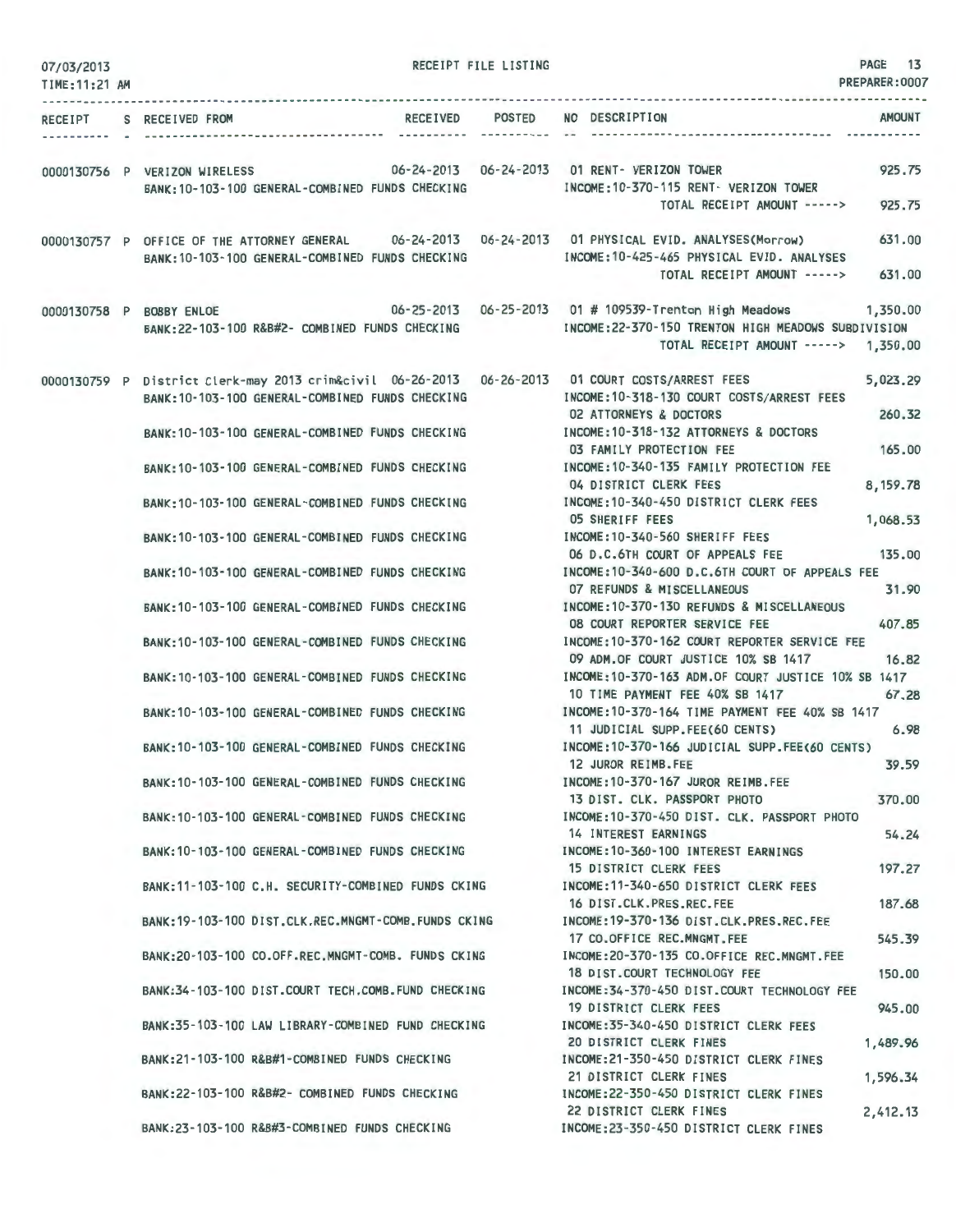| 07/03/2013 |  |
|------------|--|
|------------|--|

RECEIPT FILE LISTING

PAGE 14

| TIME: 11:21 AM |  |                                                                                                                                                |  |                                                                                                                                                                                        | PREPARER: UUUT |
|----------------|--|------------------------------------------------------------------------------------------------------------------------------------------------|--|----------------------------------------------------------------------------------------------------------------------------------------------------------------------------------------|----------------|
|                |  | RECEIPT S RECEIVED FROM                                                                                                                        |  | RECEIVED POSTED NO DESCRIPTION                                                                                                                                                         | AMOUNT         |
|                |  | 0000130759 Continued<br>BANK:24-103-100 R&B#4- COMBINED FUNDS CHECKING [INCOME:24-350-450 DISTRICT CLERK FINES                                 |  | 23 DISTRICT CLERK FINES                                                                                                                                                                | 1,277.21       |
|                |  | BANK:51-103-100 CO.& DIST.COURT TECHNOLOGY-COMB.FUN                                                                                            |  | 98.93<br>24 CO.& DIST.CT. TECHNOLOGY FEE<br>INCOME:51-370-440 CO.& DIST.CT.TECHNOLOGY FEE<br>25 COURT RECORDS PRESERVATION FEE                                                         | 280,00         |
|                |  | BANK:52-103-100 COURT RECORDS PRESERVATION-COMB. FUN                                                                                           |  | INCOME:52-370-133 COURT RECORDS PRESERVATION FEE<br>26 DRUG COURT FEE                                                                                                                  | 124.29         |
|                |  | BANK:59-103-100 DRUG COURT-COMBINED FUNDS                                                                                                      |  | INCOME: 59-370-425 DRUG COURT FEE<br>TOTAL RECEIPT AMOUNT -----> 25,110.78                                                                                                             |                |
|                |  | 0000130760 P F.C. TAX A/C W/E 6-21-2013 06-26-2013 06-26-2013 01 COMMISSION ON CAR TITLES                                                      |  |                                                                                                                                                                                        | 930.00         |
|                |  | BANK: 10-103-100 GENERAL-COMBINED FUNDS CHECKING                                                                                               |  | INCOME:10-321-250 COMMISSION ON CAR TITLES<br>TOTAL RECEIPT AMOUNT ----->                                                                                                              | 930.00         |
|                |  | 0000130761 P F.C. TAX A/C W/E 5-31-2013 06-26-2013 06-26-2013 01 COMMISSIONS ON CAR REGIST<br>BANK:10-103-100 GENERAL-COMBINED FUNDS CHECKING  |  | INCOME:10-321-200 COMMISSIONS ON CAR REGIST                                                                                                                                            | 5.70           |
|                |  | BANK:21-103-100 R&B#1-COMBINED FUNDS CHECKING                                                                                                  |  | 02 COUNTY'S ADDITIONAL \$10<br>INCOME:21-321-300 COUNTY'S ADDITIONAL \$10<br>03 COUNTY'S ADDITIONAL \$10<br>INCOME: 22-321-300 COUNTY'S ADDITIONAL \$10<br>04 COUNTY'S ADDITIONAL \$10 | 6.40<br>6.86   |
|                |  | BANK:22-103-100 R&B#2- COMBINED FUNDS CHECKING                                                                                                 |  |                                                                                                                                                                                        | 10.35          |
|                |  | BANK:23-103-100 R&B#3-COMBINED FUNDS CHECKING                                                                                                  |  | INCOME:23-321-300 COUNTY'S ADDITIONAL \$10<br>05 COUNTY'S ADDITIONAL \$10                                                                                                              | 5.49           |
|                |  | BANK: 24-103-100 R&B#4- COMBINED FUNDS CHECKING                                                                                                |  | INCOME:24-321-300 COUNTY'S ADDITIONAL \$10<br>TOTAL RECEIPT AMOUNT ----->                                                                                                              | 34.80          |
|                |  | 0000130762 P F.C. TAX A/C W/E 6-7-2013 06-26-2013 06-26-2013 01 COMMISSIONS ON CAR REGIST<br>BANK:10-103-100 GENERAL-COMBINED FUNDS CHECKING   |  | INCOME:10-321-200 COMMISSIONS ON CAR REGIST<br>02 COUNTY'S ADDITIONAL \$10<br>INCOME: 21-321-300 COUNTY'S ADDITIONAL \$10                                                              | 1.90           |
|                |  | BANK:21-103-100 R&B#1-COMBINED FUNDS CHECKING                                                                                                  |  |                                                                                                                                                                                        | 2.13           |
|                |  | BANK:22-103-100 R&B#2- COMBINED FUNDS CHECKING                                                                                                 |  | 03 COUNTY'S ADDITIONAL \$10<br>INCOME: 22-321-300 COUNTY'S ADDITIONAL \$10                                                                                                             | 2.29           |
|                |  | BANK:23-103-100 R&B#3-COMBINED FUNDS CHECKING                                                                                                  |  | 04 COUNTY'S ADDITIONAL \$10<br>INCOME:23-321-300 COUNTY'S ADDITIONAL \$10                                                                                                              | 3.45           |
|                |  | BANK: 24-103-100 R&B#4- COMBINED FUNDS CHECKING                                                                                                |  | 05 COUNTY'S ADDITIONAL \$10<br>INCOME: 24-321-300 COUNTY'S ADDITIONAL \$10                                                                                                             | 1.83           |
|                |  |                                                                                                                                                |  | TOTAL RECEIPT AMOUNT ----->                                                                                                                                                            | 11.60          |
|                |  | 0000130763 P F.C. TAX A/C W/E 6-21-2013 06-26-2013 06-26-2013 01 COMMISSIONS ON CAR REGIST<br>BANK: 10-103-100 GENERAL-COMBINED FUNDS CHECKING |  | INCOME: 10-321-200 COMMISSIONS ON CAR REGIST<br>02 COUNTY'S ADDITIONAL \$10                                                                                                            | 7.60<br>8.53   |
|                |  | BANK:21-103-100 R&B#1-COMBINED FUNDS CHECKING                                                                                                  |  | INCOME: 21-321-300 COUNTY'S ADDITIONAL \$10<br>03 COUNTY'S ADDITIONAL \$10                                                                                                             | 9.14           |
|                |  | BANK: 22-103-100 R&B#2- COMBINED FUNDS CHECKING                                                                                                |  | INCOME: 22-321-300 COUNTY'S ADDITIONAL \$10<br>04 COUNTY'S ADDITIONAL \$10                                                                                                             | 13.82          |
|                |  | BANK:23-103-100 R&B#3-COMBINED FUNDS CHECKING                                                                                                  |  | INCOME:23-321-300 COUNTY'S ADDITIONAL \$10<br>05 COUNTY'S ADDITIONAL \$10                                                                                                              | 7.31           |
|                |  | BANK: 24-103-100 R&B#4- COMBINED FUNDS CHECKING                                                                                                |  | INCOME:24-321-300 COUNTY'S ADDITIONAL \$10<br>TOTAL RECEIPT AMOUNT ----->                                                                                                              | 46.40          |
|                |  | 0000130764 P F.C. TAX A/C W/E 6-14-2013      06-26-2013  06-26-2013  01 COMMISSIONS ON CAR REGIST                                              |  |                                                                                                                                                                                        | 1.90           |
|                |  | BANK: 10-103-100 GENERAL-COMBINED FUNDS CHECKING                                                                                               |  | INCOME: 10-321-200 COMMISSIONS ON CAR REGIST<br>02 COUNTY'S ADDITIONAL \$10                                                                                                            | 2.13           |
|                |  | BANK:21-103-100 R&B#1-COMBINED FUNDS CHECKING                                                                                                  |  | INCOME:21-321-300 COUNTY'S ADDITIONAL \$10<br>03 COUNTY'S ADDITIONAL \$10                                                                                                              | 2.29           |
|                |  | BANK:22-103-100 R&B#2- COMBINED FUNDS CHECKING                                                                                                 |  | INCOME:22-321-300 COUNTY'S ADDITIONAL \$10                                                                                                                                             |                |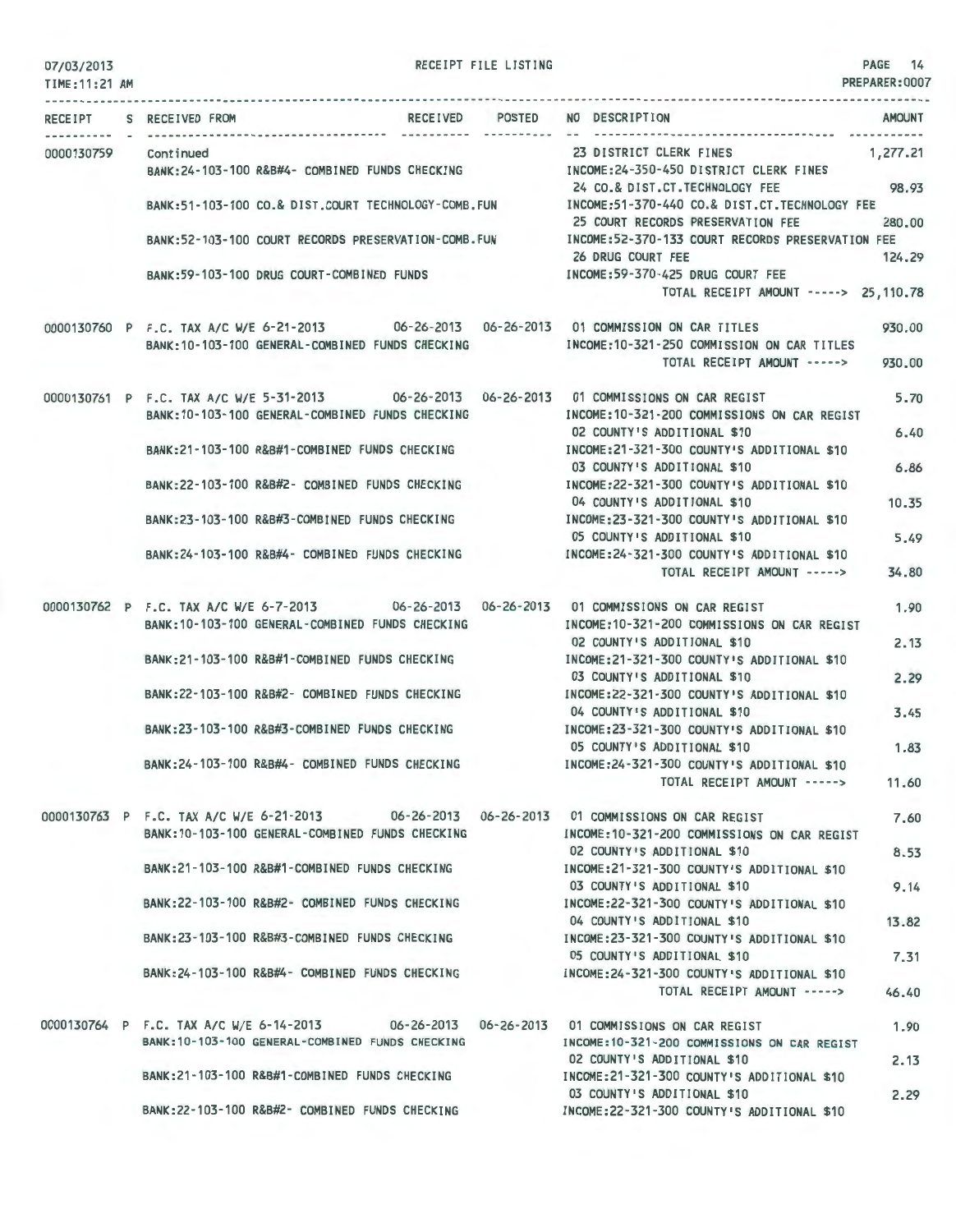| 07/03/2013     |                                                                                                                                               | RECEIPT FILE LISTING |                                                                                 | PAGE 15        |
|----------------|-----------------------------------------------------------------------------------------------------------------------------------------------|----------------------|---------------------------------------------------------------------------------|----------------|
| TIME: 11:21 AM |                                                                                                                                               |                      |                                                                                 | PREPARER: 0007 |
| . <b>.</b>     | RECEIPT S RECEIVED FROM                                                                                                                       | RECEIVED POSTED      | NO DESCRIPTION                                                                  | AMOUNT         |
| 0000130764     | Continued                                                                                                                                     |                      | 04 COUNTY'S ADDITIONAL \$10                                                     | 3.45           |
|                | BANK:23-103-100 R&B#3-COMBINED FUNDS CHECKING                                                                                                 |                      | INCOME:23-321-300 COUNTY'S ADDITIONAL \$10<br>05 COUNTY'S ADDITIONAL \$10       | 1.83           |
|                | BANK: 24-103-100 R&B#4- COMBINED FUNDS CHECKING                                                                                               |                      | INCOME:24-321-300 COUNTY'S ADDITIONAL \$10<br>TOTAL RECEIPT AMOUNT -----> 11.60 |                |
|                | 0000130765 P F.C. TAX A/C W/E 6-21-2013 06-26-2013 06-26-2013 01 COMMISSIONS ON CAR REGIST                                                    |                      |                                                                                 | 1,556.95       |
|                | BANK: 10-103-100 GENERAL-COMBINED FUNDS CHECKING                                                                                              |                      | INCOME:10-321-200 COMMISSIONS ON CAR REGIST<br>02 COUNTY'S ADDITIONAL \$10      | 1,075.05       |
|                | BANK:21-103-100 R&B#1-COMBINED FUNDS CHECKING                                                                                                 |                      | INCOME:21-321-300 COUNTY'S ADDITIONAL \$10<br>03 COUNTY'S ADDITIONAL \$10       | 1,151.80       |
|                | BANK:22-103-100 R&B#2- COMBINED FUNDS CHECKING                                                                                                |                      | INCOME: 22-321-300 COUNTY'S ADDITIONAL \$10<br>04 COUNTY'S ADDITIONAL \$10      | 1,740.41       |
|                | BANK:23-103-100 R&B#3-COMBINED FUNDS CHECKING                                                                                                 |                      | INCOME: 23-321-300 COUNTY'S ADDITIONAL \$10<br>05 COUNTY'S ADDITIONAL \$10      | 921.54         |
|                | BANK:24-103-100 R&B#4- COMBINED FUNDS CHECKING                                                                                                |                      | INCOME: 24-321-300 COUNTY'S ADDITIONAL \$10<br>TOTAL RECEIPT AMOUNT ----->      | 6,445.75       |
|                |                                                                                                                                               |                      |                                                                                 |                |
|                | 0000130766 P F.C. TAX A/C W/E 6-14-2013 06-26-2013 06-26-2013 01 COMMISSION ON CAR TITLES<br>BANK:10-103-100 GENERAL-COMBINED FUNDS CHECKING  |                      | INCOME: 10-321-250 COMMISSION ON CAR TITLES                                     | 930,00         |
|                |                                                                                                                                               |                      | TOTAL RECEIPT AMOUNT ----->                                                     | 930,00         |
|                | 0000130767 P HEALTH & HUMAN SERVICES 06-26-2013 06-26-2013 01 MARCH TO MAY 2013 UTILITIES<br>BANK: 10-103-100 GENERAL-COMBINED FUNDS CHECKING |                      | INCOME: 10-370-147 UTILITIES REIMBURSEMENT                                      | 2,278.90       |
|                |                                                                                                                                               |                      | TOTAL RECEIPT AMOUNT ----->                                                     | 2,278.90       |
|                | 0000130768 P F.C. APPRAISAL DISTRICT 06-27-2013 06-27-2013 01 CURRENT TAXES                                                                   |                      |                                                                                 | 10,839.71      |
|                | BANK: 10-103-100 GENERAL-COMBINED FUNDS CHECKING                                                                                              |                      | INCOME: 10-310-110 CURRENT TAXES<br><b>02 CURRENT TAXES</b>                     | 552.26         |
|                | BANK:21-103-100 R&B#1-COMBINED FUNDS CHECKING                                                                                                 |                      | INCOME: 21-310-110 CURRENT TAXES<br><b>03 CURRENT TAXES</b>                     | 591.69         |
|                | BANK:22-103-100 R&B#2- COMBINED FUNDS CHECKING                                                                                                |                      | INCOME: 22-310-110 CURRENT TAXES                                                |                |
|                | BANK:23-103-100 R&B#3-COMBINED FUNDS CHECKING                                                                                                 |                      | 04 CURRENT TAXES<br>INCOME: 23-310-110 CURRENT TAXES                            | 894.06         |
|                | BANK:24-103-100 R&B#4- COMBINED FUNDS CHECKING                                                                                                |                      | <b>05 CURRENT TAXES</b><br>INCOME:24-310-110 CURRENT TAXES                      | 473.40         |
|                | BANK:60-103-100 SINKING-COMBINED FUND CHECKING                                                                                                |                      | 06 CURRENT TAXES SERIES '98<br>INCOME:60-310-260 CURRENT TAXES SERIES '98       | 246.11         |
|                |                                                                                                                                               |                      | 07 DELINQUENT TAXES                                                             | 1,590.28       |
|                | BANK: 10-103-100 GENERAL-COMBINED FUNDS CHECKING                                                                                              |                      | INCOME: 10-310-120 DELINQUENT TAXES<br><b>08 DELINQUENT TAXES</b>               | 81.02          |
|                | BANK:21-103-100 R&B#1-COMBINED FUNDS CHECKING                                                                                                 |                      | INCOME: 21-310-120 DELINQUENT TAXES<br>09 DELINQUENT TAXES                      | 86.81          |
|                | BANK:22-103-100 R&B#2- COMBINED FUNDS CHECKING                                                                                                |                      | INCOME: 22-310-120 DELINQUENT TAXES                                             |                |
|                | BANK: 23-103-100 R&B#3-COMBINED FUNDS CHECKING                                                                                                |                      | 10 DELINQUENT TAXES<br>INCOME: 23-310-120 DELINQUENT TAXES                      | 131.17         |
|                | BANK: 24-103-100 R&B#4- COMBINED FUNDS CHECKING                                                                                               |                      | <b>11 DELINQUENT TAXES</b><br>INCOME:24-310-120 DELINQUENT TAXES                | 69.45          |
|                | BANK:60-103-100 SINKING-COMBINED FUND CHECKING                                                                                                |                      | 12 DELINQUENT TAXES SERIES '98<br>INCOME:60-310-262 DELINQUENT TAXES SERIES '98 | 36.11          |
|                |                                                                                                                                               |                      | TOTAL RECEIPT AMOUNT -----> 15,592.07                                           |                |
|                | 0000130769 P Texas Juvenile Justice Department 06-27-2013 06-27-2013 01 TJPC-C-13-074 GRANT<br>BANK:89-103-991 CASH-TJJD-C                    |                      | INCOME:89-330-913 TJPC-C-13-074 GRANT                                           | 1,308.00       |
|                | BANK: 89-103-189 CASH-TJJD-A                                                                                                                  |                      | 02 TJJD-A-13-074 GRANT<br>INCOME: 89-330-901 TJJD-A-13-074 GRANT                | 19,654.00      |
|                |                                                                                                                                               |                      | TOTAL RECEIPT AMOUNT -----> 20,962.00                                           |                |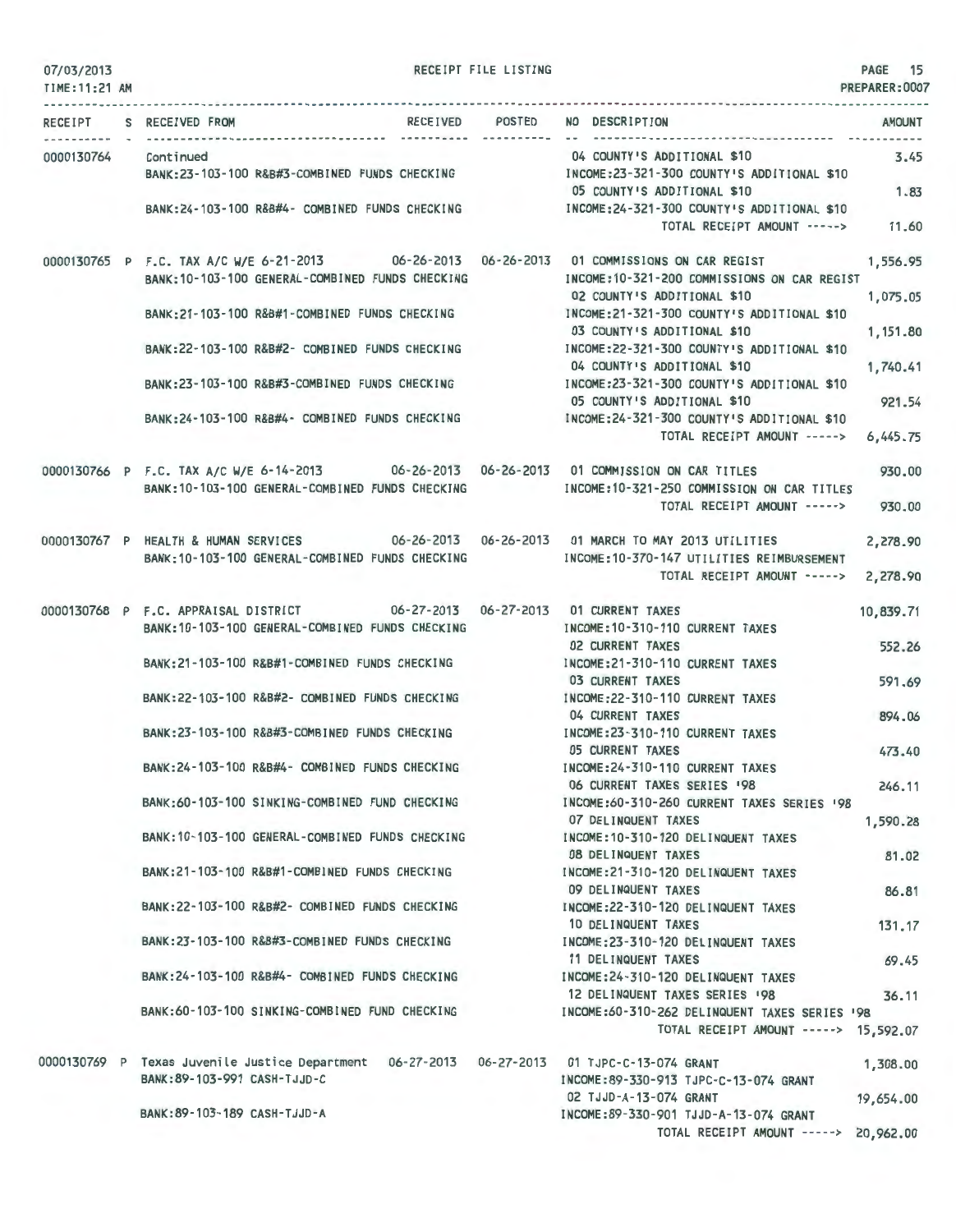| 07/03/2013<br>TIME: 11:21 AM |                                                                                                         |                  | RECEIPT FILE LISTING |                                                                                                                     | <b>16</b><br><b>PAGE</b><br>PREPARER: 0007 |
|------------------------------|---------------------------------------------------------------------------------------------------------|------------------|----------------------|---------------------------------------------------------------------------------------------------------------------|--------------------------------------------|
| RECEIPT                      | S RECEIVED FROM                                                                                         | <b>RECEIVED</b>  | POSTED               | NO DESCRIPTION<br>-------------------- --                                                                           | <b>AMOUNT</b>                              |
| 0000130770 P                 | Texoma Council of Governments 06-27-2013 06-27-2013<br>BANK: 10-103-100 GENERAL-COMBINED FUNDS CHECKING |                  |                      | 01 TecogProject # 36x00009-Acct#116485<br>INCOME: 10-370-130 REFUNDS & MISCELLANEOUS<br>TOTAL RECEIPT AMOUNT -----> | 329.43<br>329.43                           |
| 0000130771 P                 | <b>JUDY BAKER</b><br>BANK:21-103-100 R&B#1-COMBINED FUNDS CHECKING                                      | $06 - 28 - 2013$ | $06 - 28 - 2013$     | 01 CULVERT<br>INCOME:21-370-145 REIMBURSEMENT OF MATERIALS<br>TOTAL RECEIPT AMOUNT ----->                           | 375.44<br>375.44                           |
| 0000130772 P                 | N-TEX SAND AND GRAVEL 06-28-2013<br>BANK: 21-103-100 R&B#1-COMBINED FUNDS CHECKING                      |                  | $06 - 28 - 2013$     | 01 CULVERT & BAND<br>INCOME:21-370-145 REIMBURSEMENT OF MATERIALS<br>TOTAL RECEIPT AMOUNT ----->                    | 361.88<br>361.88                           |
|                              | <b>REPORT TOTAL</b>                                                                                     |                  |                      |                                                                                                                     | 588,628.65                                 |